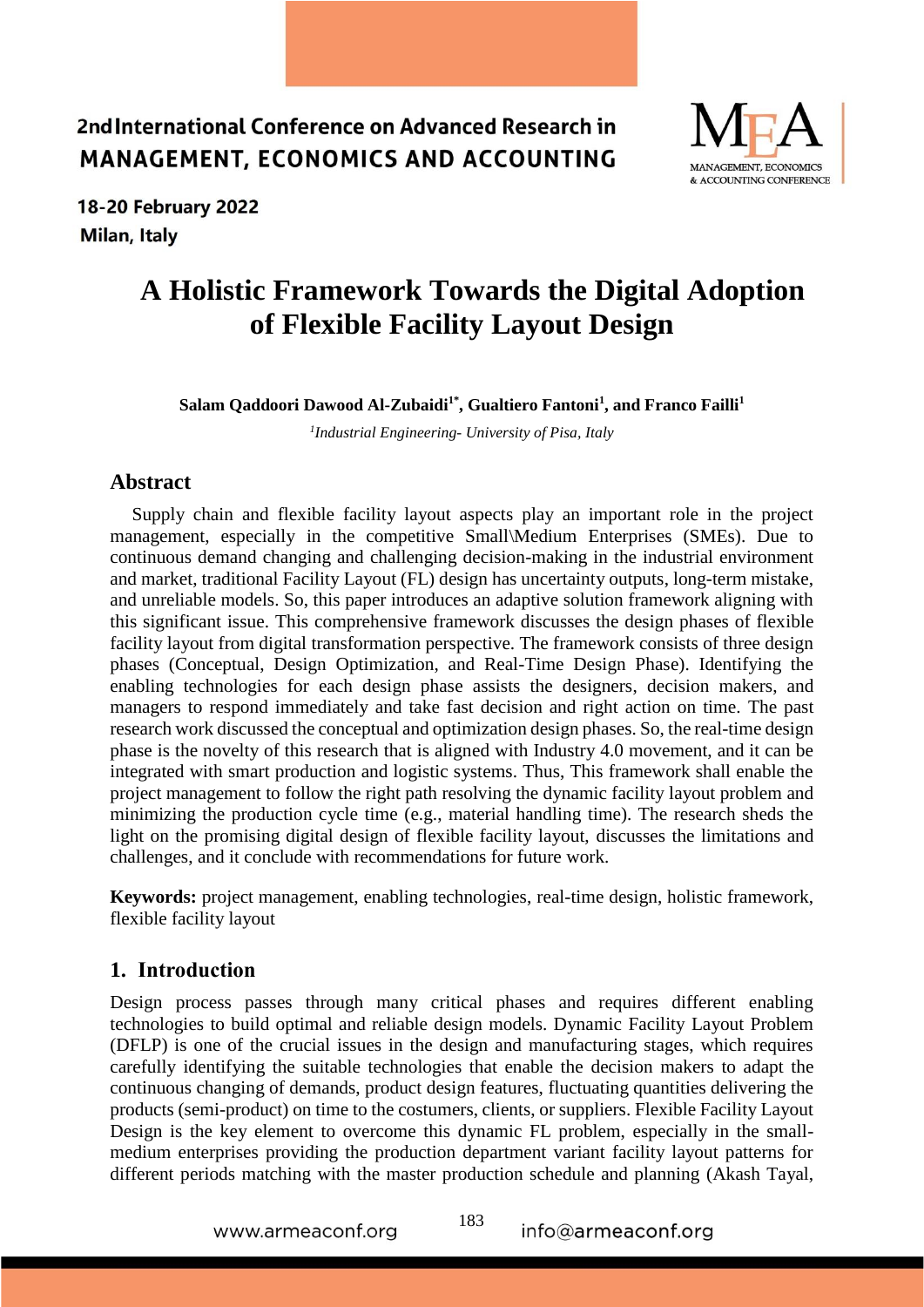

## 18-20 February 2022 Milan, Italy

Arun Solanki, and Simar Preet Singh, 2020). But the challenge in this era of Industry 4.0 is which enabling technologies are fitting with each design phase to produce robust facility layout design, and how digital transformation plays an important role to improve flexible facility layout design adding an updated design phase (Real-Time Design Phase) [\(Hunagund,](https://www.emerald.com/insight/search?q=Irappa%20Basappa%20Hunagund)  [I.B.,](https://www.emerald.com/insight/search?q=Irappa%20Basappa%20Hunagund) [Pillai, V.M.](https://www.emerald.com/insight/search?q=V.%20Madhusudanan%20Pillai) and [Kempaiah, U.N.,](https://www.emerald.com/insight/search?q=Ujjani%20Nagegowda%20Kempaiah) 2020).

 This paper shows a holistic framework dividing the design process of flexible facility layout model into three phases: Conceptual design phase; Design optimization phase; and Real-Time Design phase. Each phase has particular design processes and its enabling technologies (Tailor-Made Technologies). The purpose of taking a step forward is not only to adopt the fast development of digital transformation, while it is necessary to fill the gap of estimated data inserted in the design simulation systems, which causes long-term mistakes and errors during the implementation of design models. The past authors (Shreyanshu Parhi, Kanchan Joshi, and Milind Akarte, 2021; Lingguo Bu, et al., 2021) worked on different frameworks for general purposes related to Smart Manufacturing System (SMS) and FL design, but they did not focus on flexible FL and not considered the real-time design (On-Line Design- In-Service) phase, which is the most important addition in this framework shown in Figure 1 due to the adaptability with most popular and recent technologies in the era of Industry 4.0. So, the past research works discussed the first two phases form design processes perspective (not enabling technologies).

 Nowadays, Internet of Things (IoT), Radio Frequency Identification (RFID), Simulation, Cyber-Physical Systems, Digital Twin (DT) technologies are key factors that can transform the old and traditional systems and processes to be autonomous, digital, more useful and aligning with the smart factory levels (Alcácer, V., et al, 2021; Boton, C., 2021). Embedding and integrating these technologies do not mean eliminate the past technologies used in the era of Computer- Integrated Manufacturing (CIM), which still play a significant role in this era such as Computer- Aided Design (CAD), Artificial Intelligence (AI), Expert and Information Systems, algorithms, etc. Flexible Facility Layout Design implementation passes through three stages of digital transformation and three design phases simultaneously; the practitioners can use some technologies in first two phases (Off-line Design- Before Starting up the production services) and other technologies in the last two phases showing such a digital transformation perspective.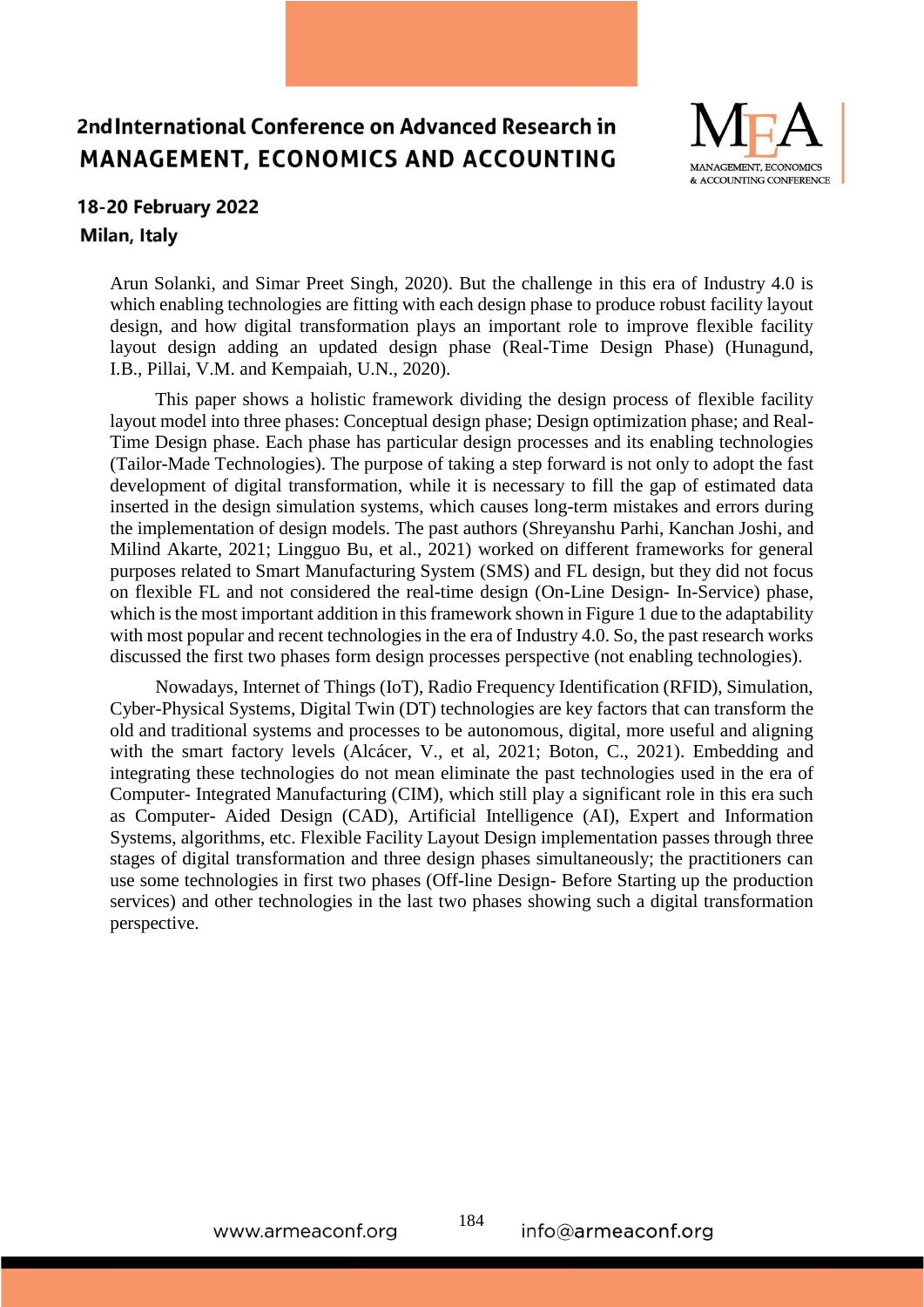

#### 18-20 February 2022

Milan, Italy



*Figure 1: A Holistic Framework Towards the Digital Adoption of Flexible Facility Layout Design*

### **2. Digital Transformation Towards Smart Flexible Facility Layout Design**

In this rea of Industry 4.0 revolution, billions of digital devices have connected to Internetbased networks. This fast development has pushed Information and Communication Technologies (ICT) to become a vehicle of industrial and manufacturing systems, where the rapid, smart, and adaptive design, production, and delivery of a wide variety of demands and products are enabled by support from digital and virtual design, production, modeling, simulation, and presentation techniques (R. Y. Zhong, X. Xu, E. Klotz, and S. T. Newman, 2017). The need for digital transformation in Industry imposed due to the competitive market and game players (companies) require developing an increased capacity to plan and manage their operations efficiently. Therefore, they have to understand the level of current maturity concerning Industry 4.0 and what robust functions are identified to assist them reach higher levels such as higher design phase (Barbalho, S.C.M. and Dantas, R.F., 2021).

 Flexible Facility Layout design as an important aspect of Logistics and production design will be influenced in two dimensions in regarding Industry 4.0: the physical dimension, with the use of collection facilities for movements, transportation and loading and unloading and even manufacturing processes belonging to the facilities (machines), and the digital dimension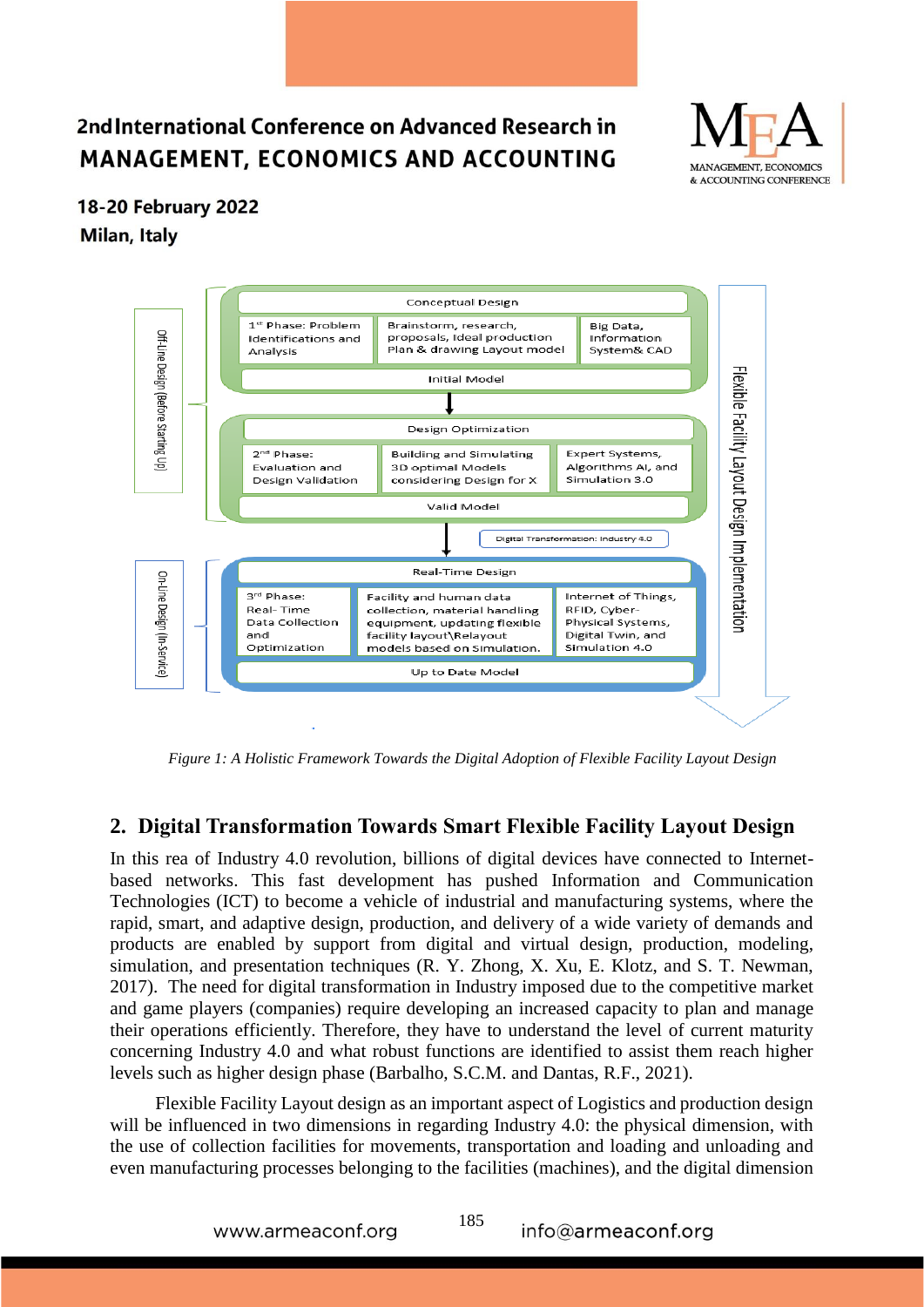

## 18-20 February 2022 Milan, Italy

with the collection of processing data through using the internet of things (IoT)- Based sensors, data transmission to the cloud and optimizing the process itself utilizing these data (Hofmann and Rüsch, 2017). Indeed, Dynamic Facility Layout Problem, which caused by demand changing, product features modifications, etc. it will influence on the technological process and then material handling transporter (equipment, robot, human, etc.) route. This dynamic scenario increases the production cycle time and causes deficiency of the performance in the current facility layout. Thus, the practitioners try to overcome this continuous problem aligning with the digital transformation to produce smart and flexible facility layout models relying on the connected devices, equipment, machines, and facilities [\(Ghobakhloo, M.](https://www.emerald.com/insight/search?q=Morteza%20Ghobakhloo) and [Iranmanesh,](https://www.emerald.com/insight/search?q=Mohammad%20Iranmanesh)  [M.](https://www.emerald.com/insight/search?q=Mohammad%20Iranmanesh) 2021). The goal is not only the facility layout design itself, while getting up do date facility layout will enable the production management and decision makers to take an immediate decision and action regarding the material handling systems, process planning, change management, manufacturing processes, especially in the Small Medium Enterprises (SMEs) [\(Lee, J.J.](https://www.emerald.com/insight/search?q=Jeonghyun%20Janice%20Lee) and [Meng, J.,](https://www.emerald.com/insight/search?q=Juan%20Meng) 2021).

 The fast digital transformation in this era is not only belonging to the Industry 4.0 movement, while COVID19 pandemic accelerates the wheel of innovative methodologies to be adapted within the industrial systems in terms of safety and ergonomics (Taghipour, A., & Merimi, M., 2021). Although, this advancement, the old technologies used in first two phases are still useful such as CAD, Simulation, and Expert systems. While the update is to integrate and expand the communication aspects (e.g., IoT, Real- Time data collection) with the past technologies such as transforming the current edition of facility layout simulation into Facility Layout Simulation 4.0, or Engaging Facility Layout design in Digital Twin Systems (Anastasia Panori, et. al., 2021). On other hand, the recent technologies such as Big Data, IoT, etc. can be used in the first phase (Conceptual Design), thus, digital transformation in terms of smart flexible facility layout design is not only participating in adding a new phase, while it can add value to the first phases and facilitate the design processes [\(Djojodihardjo, H.,](https://www.emerald.com/insight/search?q=Harijono%20Djojodihardjo) 2018). Next section will explain deeply how these technologies shall play a significant role in producing real-time design models.

### **3. Real-Time Design Phase**

The This design phase treats the real- time data as inputs to the intelligent systems instead of inserting historical data; the intelligent systems manipulate these data through the embedded algorithms and protocols in microseconds. The information obtained from the sensors installed/attached on shopfloor related to the machines, transportation equipment, human\worker, process time, etc. can be manipulated at once through digital and intelligent systems. For instance, the information of worker movement from machine to machine can be collected and manipulated using certain algorithms; Each algorithm has its inputs and outputs. Thus, when all inputs are available, the algorithm of the digital system can work immediately optimizing the proposed objective. So, it is necessary to monitor certain parameters that fill objective function (fitness function) and constraints. Identifying the required parameters help the designers to know which sensor is more suitable to be installed/attached on the shopfloor.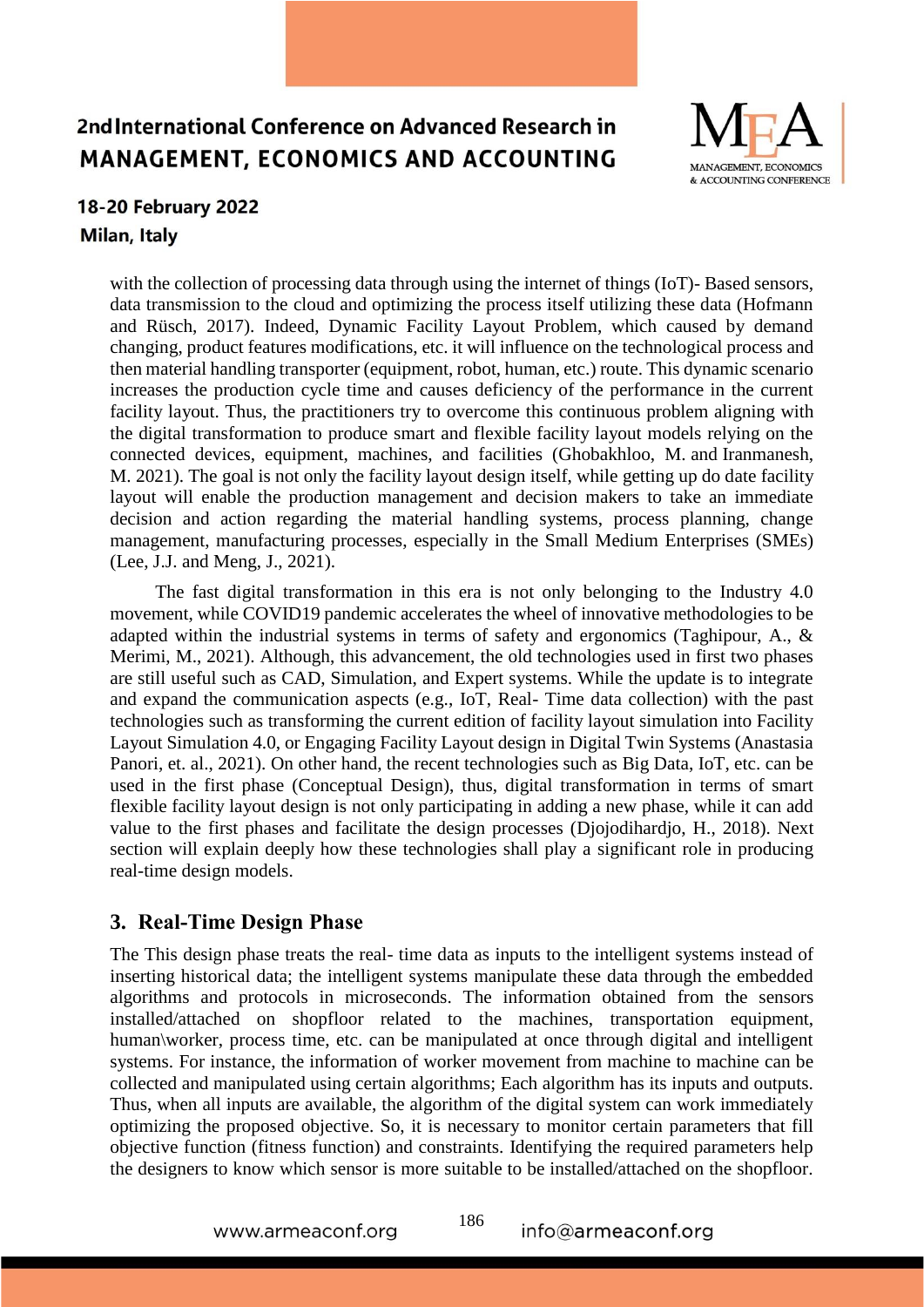

## 18-20 February 2022 Milan, Italy

Data collection and monitoring is the key factors of this design phase; hence the real data assist the overall design system providing a reliable design and high confidence factor to the designers and managers. Data collection from the shopfloor relies on different technologies and sensors can be installed\attached on\within the shopfloor space as shown in figure 2.



*Figure 2: Virtual 3D View shows the possible installation\attachment of Shopfloor Sensors*

 Flexible facility layout design requires many different parameters such as the destination sequence of the process, the frequency of each two destinations, the time spun between them for the human and equipment, the whole cycle time, the facility intersections on the shopfloor, etc. Each kind of information could require a certain kind of the sensor considering the compatibility, the accuracy, the cost of the sensing system, installation cost, maintenance, etc.

 After getting the real-time data, it is crucial to be manipulated using the algorithmic system to start evaluating the status of the current and the possible alternative facility layout models (comparison). At this moment, the decision makers must identify the tipping point parameters in terms of facility layout substitution (the life of each facility layout, Relayout cost, etc.). During the production time (In-Service), the intelligent systems (Advanced simulation software, Digital Twin Systems, or Cyber-Physical System) work to introduce suggested iterative design models. The optimal model can be selected based on decision parameters related to objective function and other managerial parameters.

 Thus, this real-time design phase relies on three main design processes: real-time data collection, design evaluation (comparison with the exist one), and optimization and alternative design model selection. These design processes require using different enabling technologies and tools such Internet of things and tracking systems, wearable technology and its support sensors, simulation, cyber-physical system, and digital twin technology.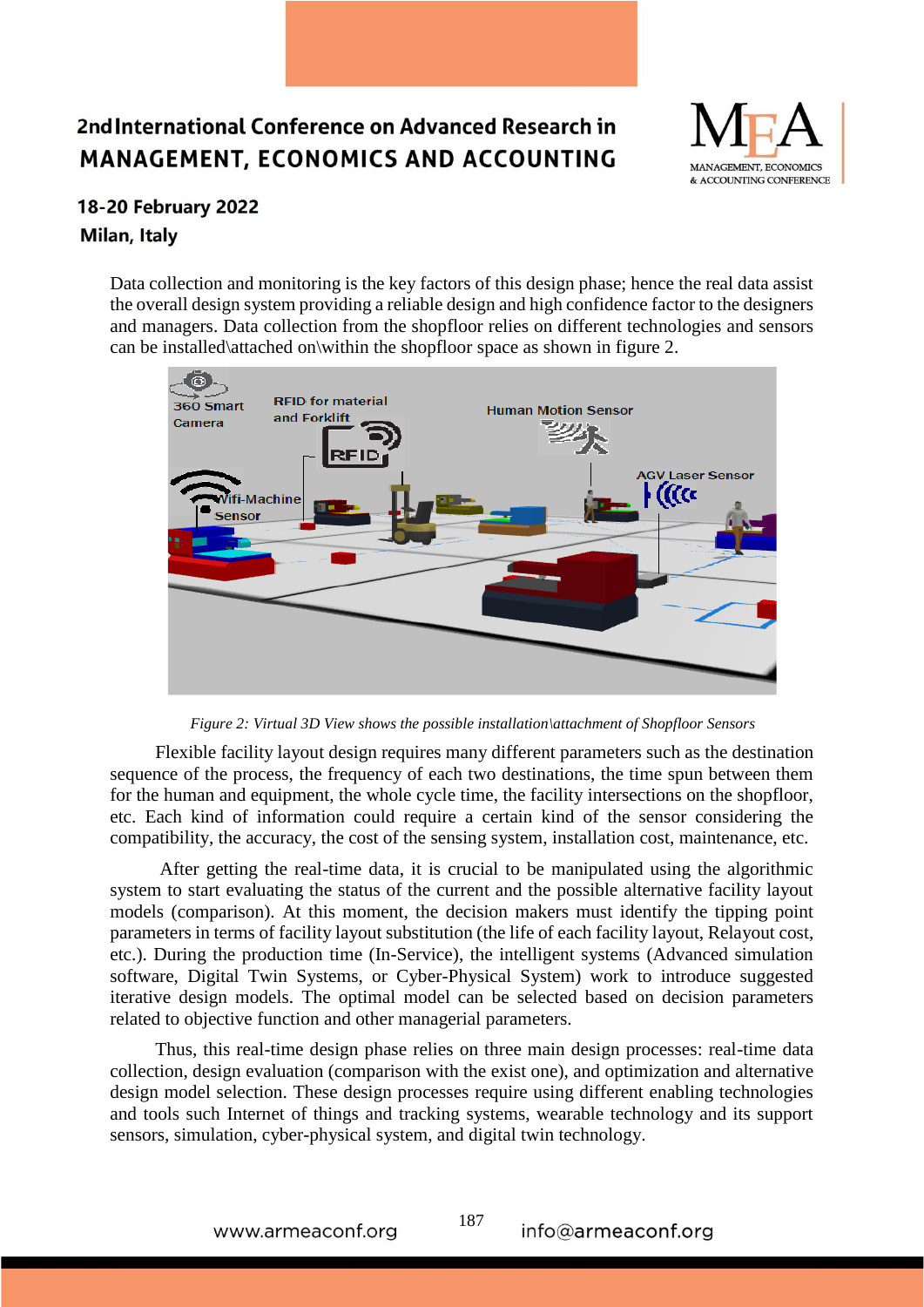

#### 18-20 February 2022 Milan, Italy

 As we can notice in this online design phase, many new technologies are engaged related to information and communication technology in particular, but this does not mean that the technologies used in the past phases are no longer in service. The recent communication technologies shall enable the designers to produce smart and optimal flexible facility layout relying on real data. The next paragraphs will shed the light on the most popular technologies in this domain and capsulize the concepts of real-time design in a proposed architecture as a prior step of smart flexible facility layout design.

#### **3.1. Data Collection Technologies**

#### **3.1.1 Wearable Devices and Supportive Technologies**

Wearable devices are mainly applied to collect Human-Based Data; those devices are ergonomically designed to fit with comfort work; it does not disturb the human movement or decrease his efficiency in the industrial environment and workplace; Industrial wearables devices are oriented to four main purposes and functions: monitoring, supporting, training, and tracking. The short-range and mid-range connectivity solutions in industrial wearable applications include Radio Frequency Identification (RFID), ZigBee, Bluetooth, Bluetooth Low Energy (BLE), and Wireless Fidelity (Wi-Fi) (Svertoka, E., et al., 2021).

 Plenty of real applications and practical cases exist in industrial companies; for example, Reactec company has designed a wearable device that measures the Hand-Arm Vibration (HAV) amount. This device is attached to the wrist and provides real-time monitoring and automated reporting of HAV exposure. This wearable device application is called HAVWEAR and is utilized by several construction companies to prevent HAVrelated diseases such as the white finger syndrome, so this shall monitor the health conditions of the workers. Another important example, DAQRI, maker of intelligent AR helmet solutions, developed a proof of concept for KSP Steel company that enabled shopfloor workers to access control room-level data points on their headsets. The solution was developed by DAQRI, working closely with Kazakhstan Seamless Pipe KSP Steel's leadership team that oversees production to understand better the steel production process, operational challenges, and worker pain points. DAQRI focused on the Hot Rolling Mill line, a set of computerized machinery that can produce up to 110 tons of seamless pipe each hour. The DAQRI headset provided data visualization and control room-level data to the shopfloor workers, reducing trips that they would have to make to the control room. As a result, there were improved efficiency gains, which would ultimately result in improved uptime and reduced occurrences of unscheduled maintenance. (Kaul, A.; and Wheelock, C., 2016).

 In terms of Flexible Facility Layout Design, the most essential data identifying the worker's position, movement directions, and time spent for each trip in a relatively limited area, referring mainly to indoor localization. It is important to notice that localization accuracy is still a big issue in such manufacturing as construction or logistics, especially in the indoor environment (Quuppa 2021, Cao, Z, 2018). Ur Rehman, O., et al., 2012, the first group considers the conversion of various parameters to the range. It comprises time-based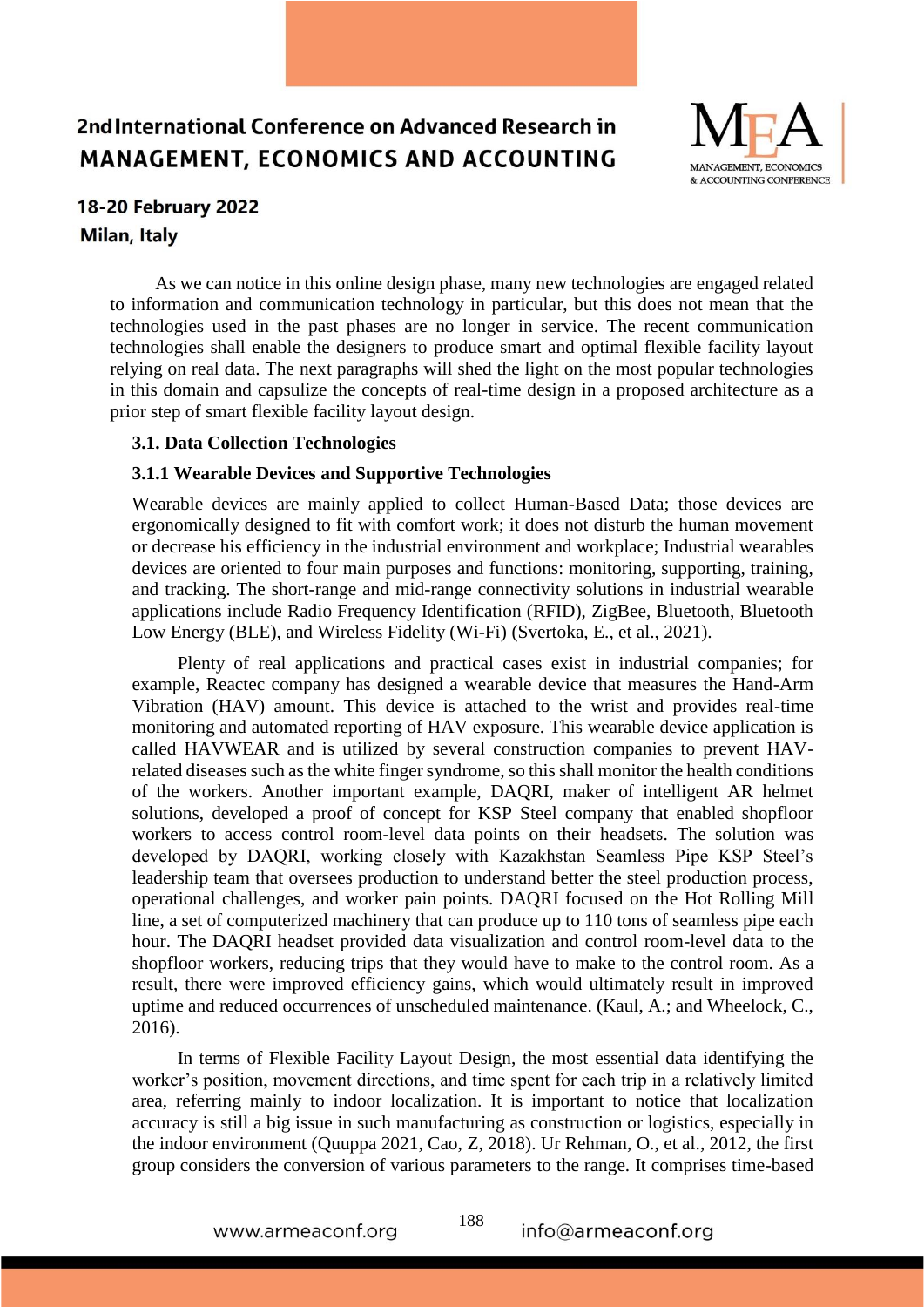

## 18-20 February 2022

#### Milan, Italy

measurements Arrival Time, Difference of Arrival time, angle-based measurements (Arrival angle, Departure Angle), power-based measurements (Received Signal Strength Indicator (RSSI), in connection with which path loss models are used).

#### **3.1.2 Facility Sensing Technologies**

The above paragraph briefly explained Human-based data technologies (Wearable technologies). As well known, the shopfloor contains other important data besides the human-data in the field of logistics and facility layout design, which require different technologies and approaches to be collected in a real-time manner. So, in this paragraph, we will explain the most popular technologies that are working nowadays.

 RFID technology has become one of the most useful technologies that are applied in the industrial environment, especially that related and not limited to logistics, equipment tracking, material monitoring, process control, etc. One of the industrial reasons for using this technology is the low cost compared with the other smart technologies. RFID is one of the enabling technologies in this era of Industry 4.0 movement; it helps in transforming the mute machines to smart through embedding the RFID tags inside these machines; It can work with different industrial environments, so this technology could assist in achieving the framework in terms of data collection in real-time considering its limitations and challenges (D. Ambrosini, A. Pirondi, L. Vescovi, F. Arbucci and F. Gabba, 2021).

 Smart Camera (smart CAM) is one of the developed technologies that collect accurate data from the industrial environments (Outdoor and Indoor) in real-time. Smart CAM can recognize the movement of the entities on the shopfloor, the direction and time of each facility between two destinations, the operation level (stop or in-process), etc. In short, Smart CAM can replace the human eyes at the workplace, but certainly, there are many limitations related to the environment, company policy, and information security (O'Rourke, K. 2009).

 Wireless Sensor Network (WSN) is a promising and developed solution technology for monitoring physical objects and collecting the data from the shopfloor in real-time (C.C. Liao, C.K. Ting, 2017). WSNs enable machines, humans, and the environment to be integrated and monitored. Separated sensors formed WSNs for environmental monitoring or physical conditions, such as temperature, pressure, precision, sound, machine surveillance, facility management, monitoring, preventive maintenance, logistics, and transport, etc. Subsequently, their data bypass via the network to the main location cooperatively (Gherbi, C.; Zibouda, A.; Mohamed, B. A, 2019)

 Wireless sensors have sensing capabilities, computation, and communication that can effectively overcome the problems exposed in the RFID and Bar code technologies by deploying many wireless sensor nodes on the shopfloor (V. Damjanovic-Behrendt and W. Behrendt, 2019). For example, placing a sensor device on a piece of equipment to monitor the condition of the environment around the car is a concept of Vehicle as a Mobile Sensor (VaaMS) or it can also be called the Vehicle as a Mobile Sensor Network (VaaMSN) can be a solution to this problem. However, in developing a VaaMSN system, it is necessary to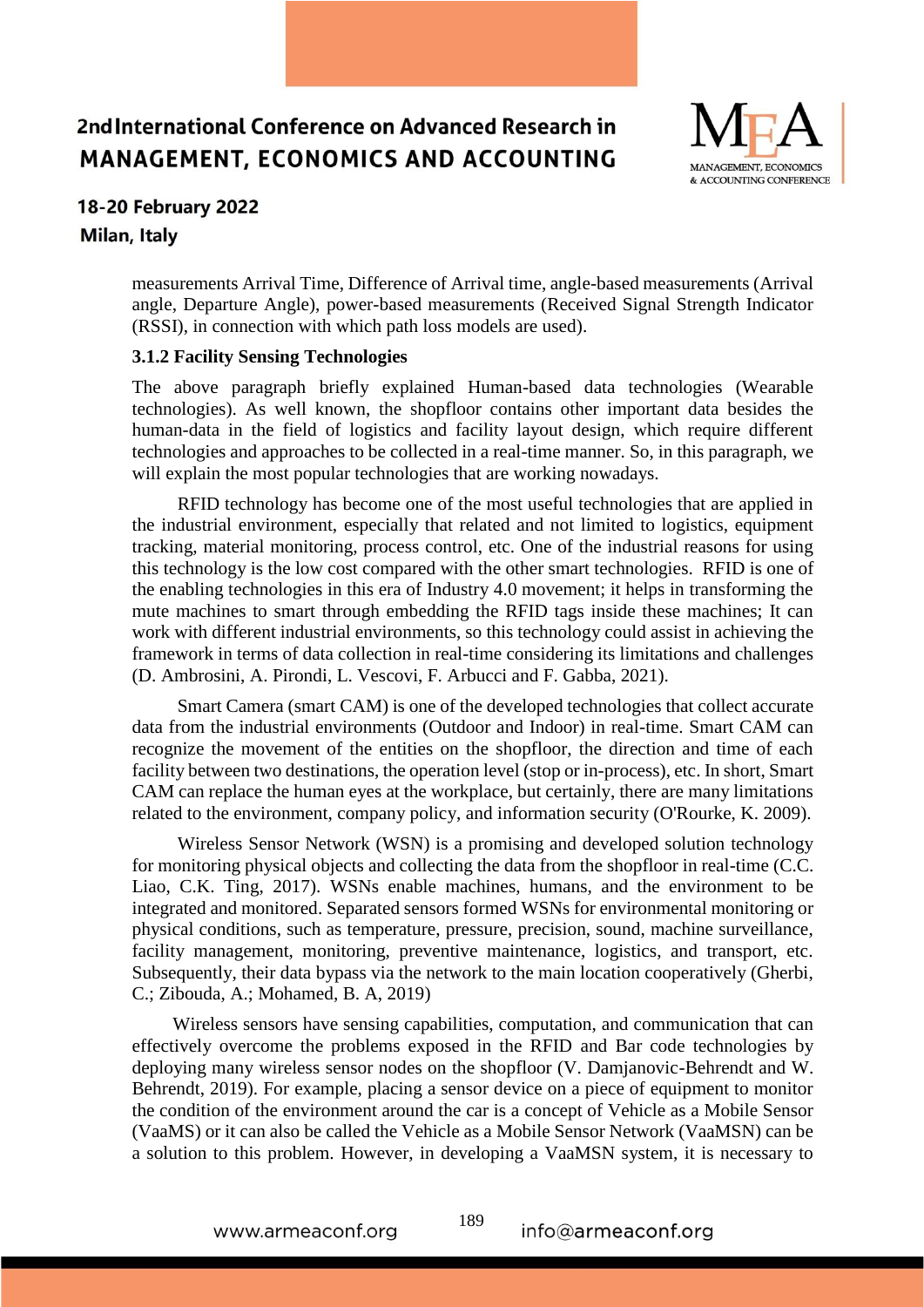

# 18-20 February 2022

#### Milan, Italy

consider cloud computing services to receive, process, and display data (S. Abdelhamid, H. S. Hassanein, and G. Takahara, 2014).

#### **3.2. Communication and Real Time Optimization Technologies**

Real-time data collection requires robust communication systems to transfer the data to the cloud or optimization software. As well known, communication technologies create a significant impact on the industry, especially in this era of Industry 4.0. Thus, engaging the communication technologies will activate the design systems and make it work together simultaneously. After inserting the real-data in the simulation software the design optimization process will start immediately. The edge approach in this field (Real-time design phase) is to design flexible facility layout models periodically in a real-time relaying on the above and the next illustrated technologies taking in account the challenges and limitations.

#### **3.2.1 IoT and Cyber-Physical Systems**

IoT creates a comprehensive network infrastructure to integrate physical assets and virtual systems by using the Internet. IoT devices use built-in sensors to collect and send data and take actions within a network, as explained previously. So, sensors and data collection form the first layer of IoT architecture (Vaidya, S., Ambad, P., Bhosle, S, 2018).

 IoT network layer is the next level of IoT architecture, which relies on cloud computing platform (communication network, Internet, Internet of Things management center); the top layer of IoT architecture is the application-optimization layer (warehouse management, intelligent logistics, intelligent material handling systems, safety, etc.), which can manipulate the collected data, analysis, and perform the optimization process by problemsolution algorithms embedding in the advanced simulation software (optimization software) (Ning lei, 2022).

 What is missing in the literature and industry fields, facility layout design and reconfiguration are not included in the top layers of IoT architectures or Digital Twin- Based design frameworks except very few research work with minor manners (Qiang Liu et al., 2021, Jiewu leng, 2019). At the Institute of Transport and Automation Technology at Leibniz University Hannover, the last author targeted the layout optimization for Cyber-Physical material flow Systems using a genetic algorithm; this is a serious attempt and an initial step in the field of digital facility layout design. Another research paper was presented at the Proceedings - 2018 1st IEEE International Conference on Artificial Intelligence for Industries in Florida. The authors discussed intelligent cyber-physical systems for industry 4.0 towards designing facility layouts with hard and soft constraints by evolutionary algorithms.

 IoT and Cyber-Physical systems shall play a significant role to build and optimizing flexible facility layout design. So, the suggested framework unifies many concepts and establishes new guidelines in terms of Real-Time Design of flexible facility layout.

#### **3.2.2 Digital Twin Technology and Simulation 4.0**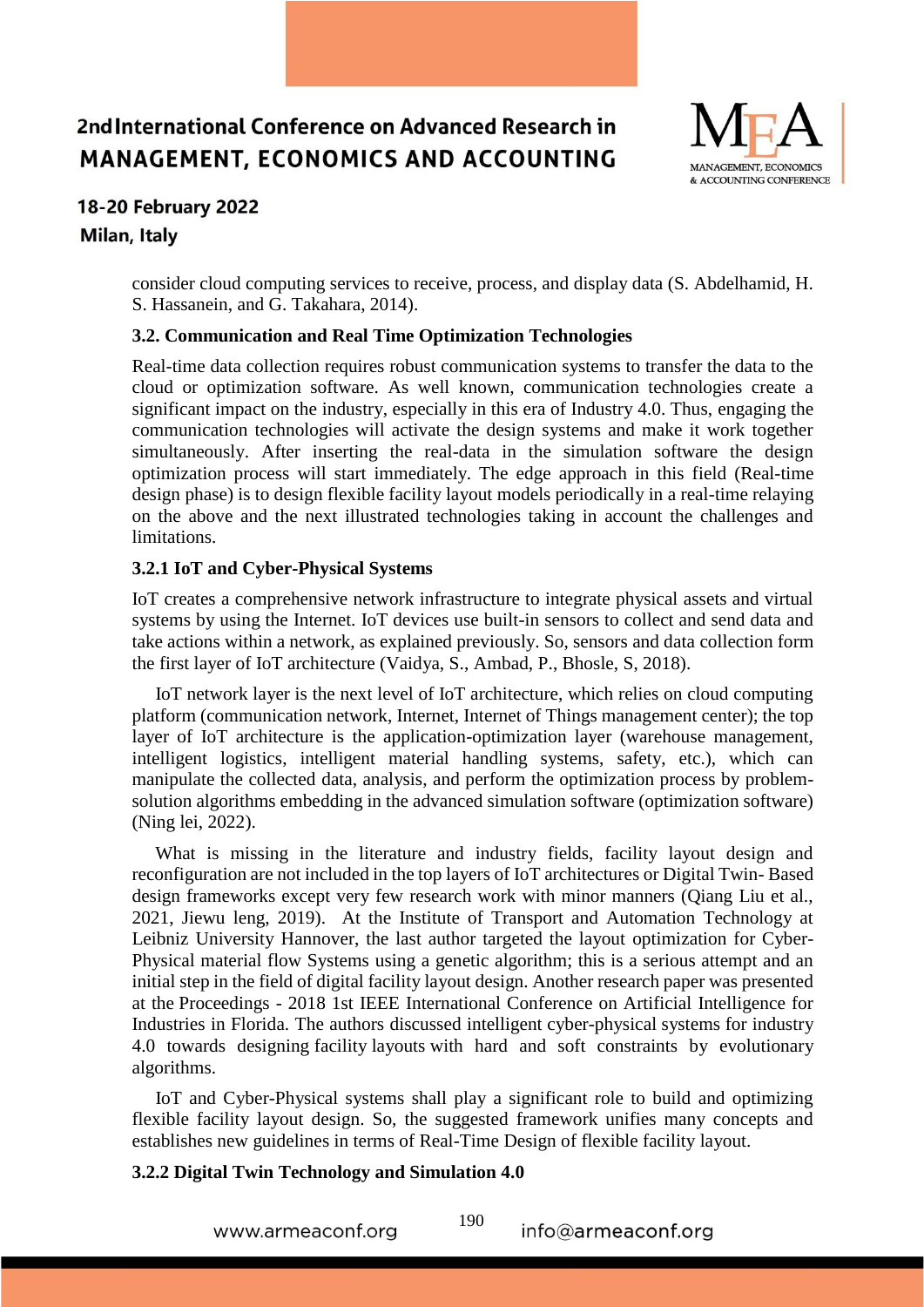

# 18-20 February 2022

Milan, Italy

Real-time locating systems (RTLS) as an aspect of digital twin technology are useful to support flexible facility layout design and real-time optimization. Digital twin system is capable of predicting the production and logistic status and provide valuable information for monitoring the performance of material handling equipment, worker, machines thanks to the real-time connections of the RTLS and adaptive iterative simulation models. Furthermore, RTLS can demonstrate how the concept of Simulation 4.0 supports the analysis of human resource effectiveness (HRE) in the production domain.

 Tamas Ruppert, Janos Abonyi, 2020, The authors designed Simulation 4.0 framework to satisfy the following requirements: Update the model's parameters based on information extracted from the MES (manufacturing execution system), update the parameters of the model based on data extracted from the RTLS. And utilize the benefits of the object-oriented structure of the Siemens Plant Simulation software. Digital Twin- Driven Simulation is an advanced aspect of Industry 4.0 paradigm. It starts to be expanded on different industrial applications relying on inserting real-time data into the simulation system and sending feedback in microseconds to the central information management system (T. -a. Tran, 2021)

## **4. Autonomous Digital Twin System Architecture for Smart FL Design: A Suggested Approach**

Digital Twin (DT) maturity can be classified into five levels (classes): the higher level is autonomous Digital Twin (Intelligent Digital Twin), which relies on heterogeneous data acquisitions and synchronizing cross-domain models considering real-life changes (physical world changes) without human intervention. Autonomous DT enables processes such as optimization of the process flow, automatic control code generation for newly added equipment in the context of plug and work, and predictive maintenance using stored operation data in the DT throughout the lifecycle (Yong-WoonKIM, 2020). As a long-period Facility Layout strategic plan, the Layout can be changed, the transportation and material handling equipment can be changed too; many statements in the shopfloor can be changed over time.

 It is reasonable to consider the intelligent digital twin system architecture to enable the smart, flexible facility layout design in the future, aligning with the recent industrial developments and considering the full automation environment systems. The Intelligent Digital Twin can implement machine learning algorithms on available models and data to optimize the operation and continuously test what-if-scenarios (Behrang Ashtari Talkhestani, 2019). The most important layers in the digital twin architecture are information and functional layers, which are highly integrated and communicated with other layers (Gernot Steindl, 2020), as shown in Figure 3.

 **Information Layer**—Within the Information Layer of the Digital Twin architecture, data is gathered and enriched with semantics and related with other context information. So, the data dimension of the DT becomes an information dimension at this stage (layer). The central element inside the Information Layer is a Shared Knowledge base, which stores contextual information about resources and processes. The Shared Knowledge base acts as a semantic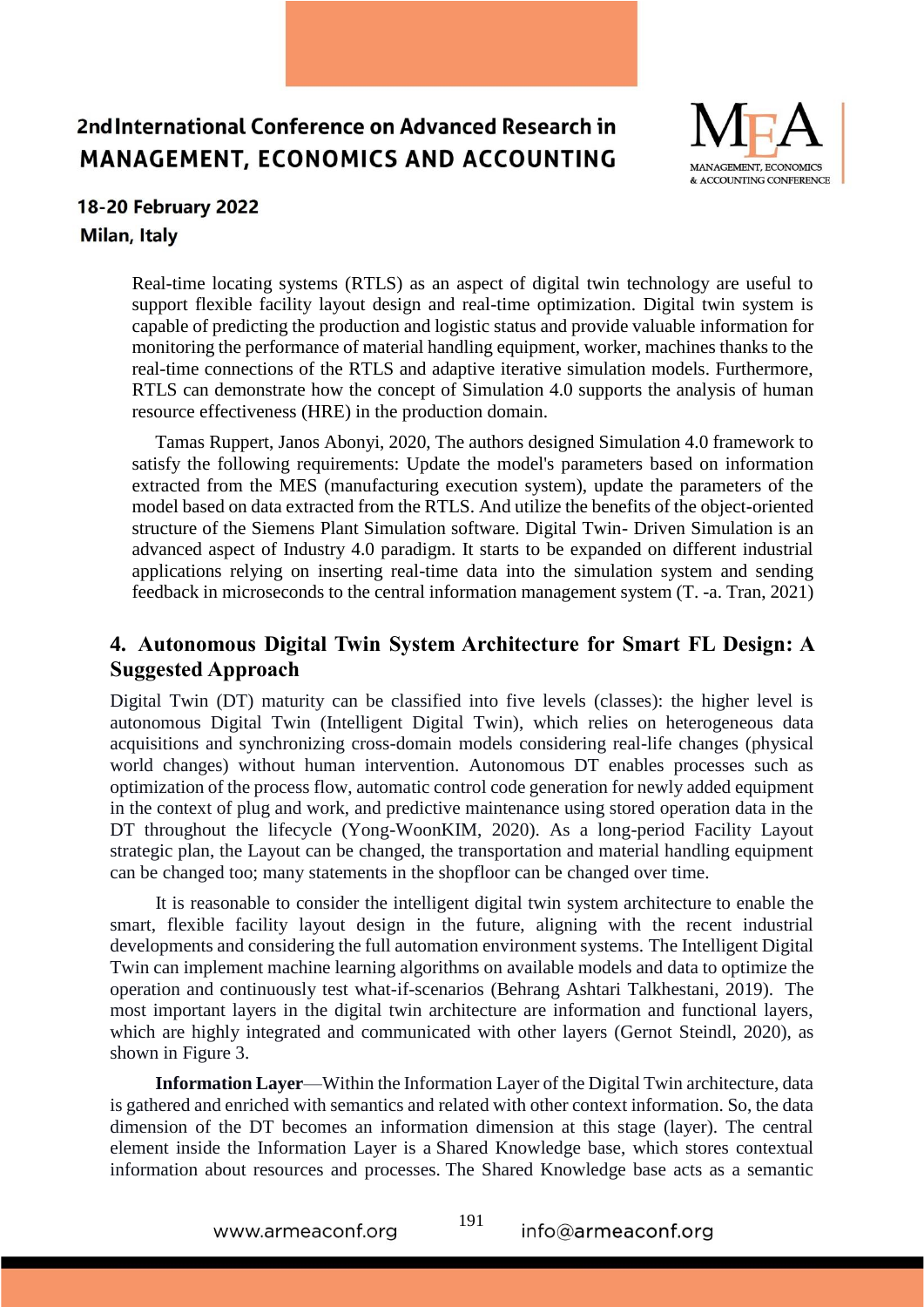

## 18-20 February 2022 Milan, Italy

integration layer for run-time data and engineering data by providing access to historical data (archives) and holding contextual information. The idea is to add a control code repository to the shared knowledge assigned to process new data detected from the physical world, which does not exist in the basic models. This method is called Anchor Point Method (B. Ashtari Talkhestani, N. Jazdi, W. Schlögl and M. Weyrich, 2018). To synchronize multiple application models of the Digital Twin, the Anchor Point Method can help when detecting occurring changes in the physical shopfloor and analyze the relations of the changed physical assets within it. In this approach, the current programmable logic controller code of the PLC-controlled system is considered the data source of the current state. This approach shall enable a subsequent adaptation of the changes in the interdisciplinary system topologies and control models and the partial adaptation of ECAD- and CAD models within the Digital Twin system to remain consistent. The method of Anchor Point has been presented in previous works of many authors (B. Ashtari Talkhestani, W. Schlögl and M. Weyrich, 2017). It is essential to know whether any changes to the physical components have occurred to adjust the digital models, highlighting the importance of the Anchor Point Method in detecting changes and synchronizing models (B. A. Talkhestani, N. Jazdi, W. Schloegl and M. Weyrich, 2018).

 **Functional Layer**—The DT processes\services can be grouped by their functionality and build on each other (Zhang, Z., Zhu, Z., Zhang, J. et al,. 2021). Five groups are identified (proposed): Simulation processes, Monitoring Processes, Prediction processes, Control processes, and Reconfiguration Processes. Next to these functional processes, the Shopfloor (e.g., facility layout) Management component covers service registration, discovery, and obtaining status information about the certain process. The information about a process is part of the Shared Knowledge in the Information Layer.

 **Services/ Processes**. An Autonomous Digital Twin of a physical thing must include all the functionalities performed by the asset in the real world on various tasks. These functionalities are stored in the autonomous Digital Twin as different processes. Examples of such processes are human movement and manual material handling, Automated Guided Vehicle (AGV), or Forklift, which can move, load, drop or unload, etc. (Vermesan O. et al. 2021). These functionalities can be utilized by other Intelligent Digital Twins for various purposes. For example, an Intelligent Digital Twin's processes can be used within a what-if simulation condition in communication with different DTs to make the most proper decision for reconfiguring a system based on new needs and available resources. Or the Intelligent Digital Twin of the process can manage the shopfloor tasks of the real asset by searching and finding suitable processes of production systems. However, an essential point with the Intelligent Digital Twin is that these services can be continuously expanded as real assets change.

 **Simulation Processes** are the core Processes, as they are part of the Virtual Entity of the DT concept. Typically, there is one model of the physical entity in a DT, but a set of executable models is specific for the intended purpose and evolve. Different models for various domains, like the equipment movement, loading\unloading, picking, human behavior,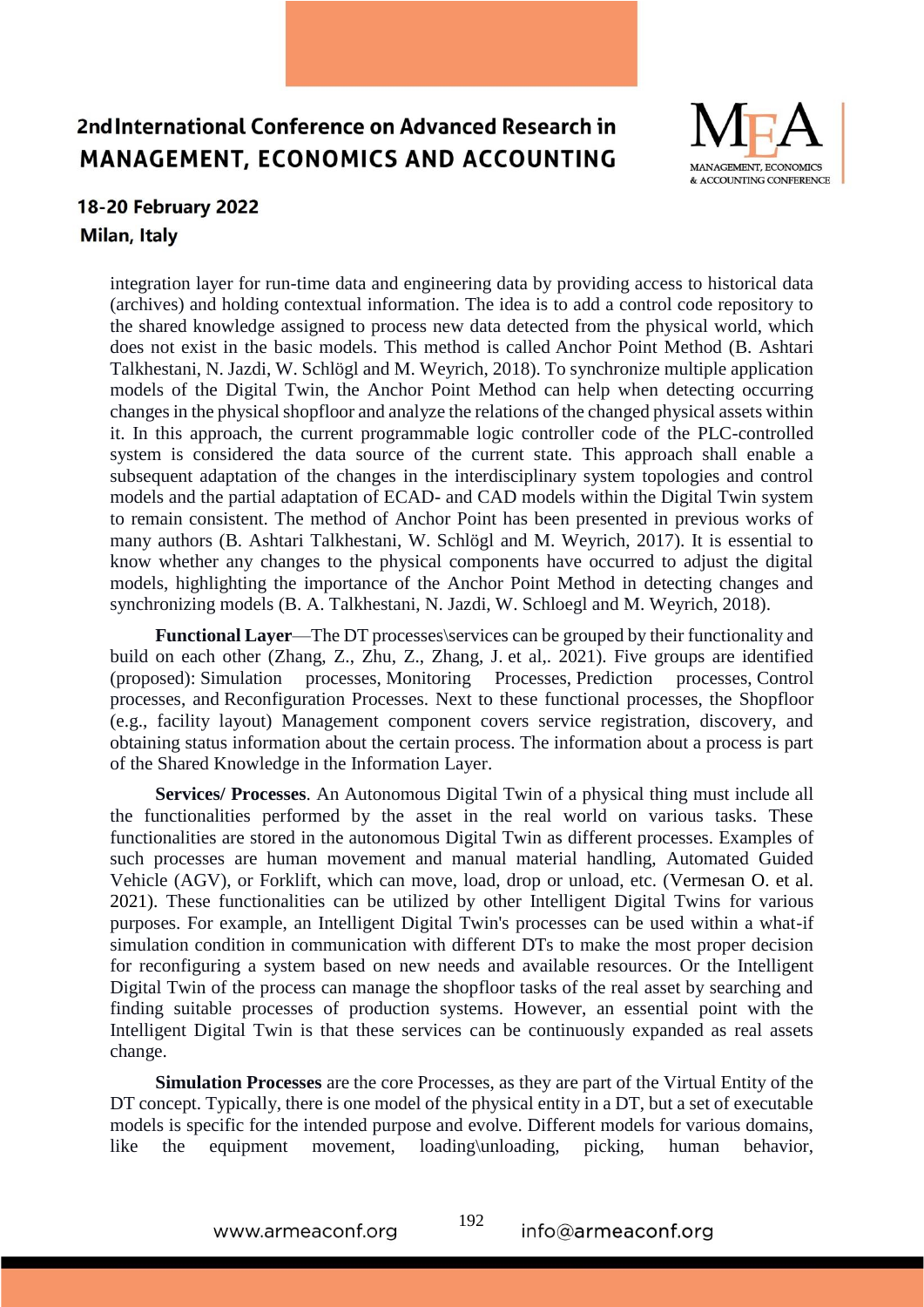

## 18-20 February 2022 Milan, Italy

manufacturing\assembly processes, etc., can be hosted and used inside the Simulation DT's Processes Jonas Friederich, et al., 2022).

 **Monitoring processes** are elementary Processes to acquire data from the physical entity and observe its current state. An example could be a fault detection process, which can be implemented based on simple statistical models and indicate abnormal operating conditions of a shopfloor. Monitoring processes in combination with Simulation processes is to gain more insight into the current state of the Physical Entity (Tiep Nguyen, et al., 2022).

 **Prediction processes** are important for the DT to make decisions based on future events. Such processes can be used, for instance, for predictive maintenance or the prediction of equipment flow. Also, external variables, like adding new equipment or changing the equipment, can be predicted. Additionally, external prediction processes can be integrated. For example, control processes can use the prediction results to realize an optimized control or generate recommendations for the operating staff (Dimitris Mourtzis, et al., 2021).

 **Automatic Control Processes** influence the operation of the shopfloor via recommendations over Anchor point as an assistant system. Automatic Control Processes with automated self-access can bypass the Smart Data Process in the Information Layer to change the state of the physical entity without additional delay. Usually, the Control Process uses monitoring and prediction services to achieve optimized operation (E. Jharko, 2021).

 **Reconfiguration Processes**. Reconfiguration means a rather static change of the fundamental properties of the Physical Entity by the DT itself. This has a significant influence on the context information inside the Shared Knowledge. For example, reconfiguration can be initialized through events or changed objectives inside the business logic, which resides inside the business layer (Jiewu Leng, et al., 2020).

 The proposed framework is not the only configuration or architecture in this design aspect, the practitioners can follow other roadmaps and focus on different design entities, goals, and organization desires. The concern facility layout problem itself can guide the designers to identify the goals and propose the most convenient framework of digital design. We think that the possibility for applying and engaging this kind of design framework will be popular next decade according to the recent advent and progression in different technologies, especially in ICT and advanced simulation software.

 The designer shall face plenty of limitations and challenges related to this approach itself (internal) and others related to the industrial companies, government rules, stakeholders, workers, contractors, etc., but the vision in the industrial field is heading to digitize most of the aspects starting from the design implantation and not limited to production and shipment.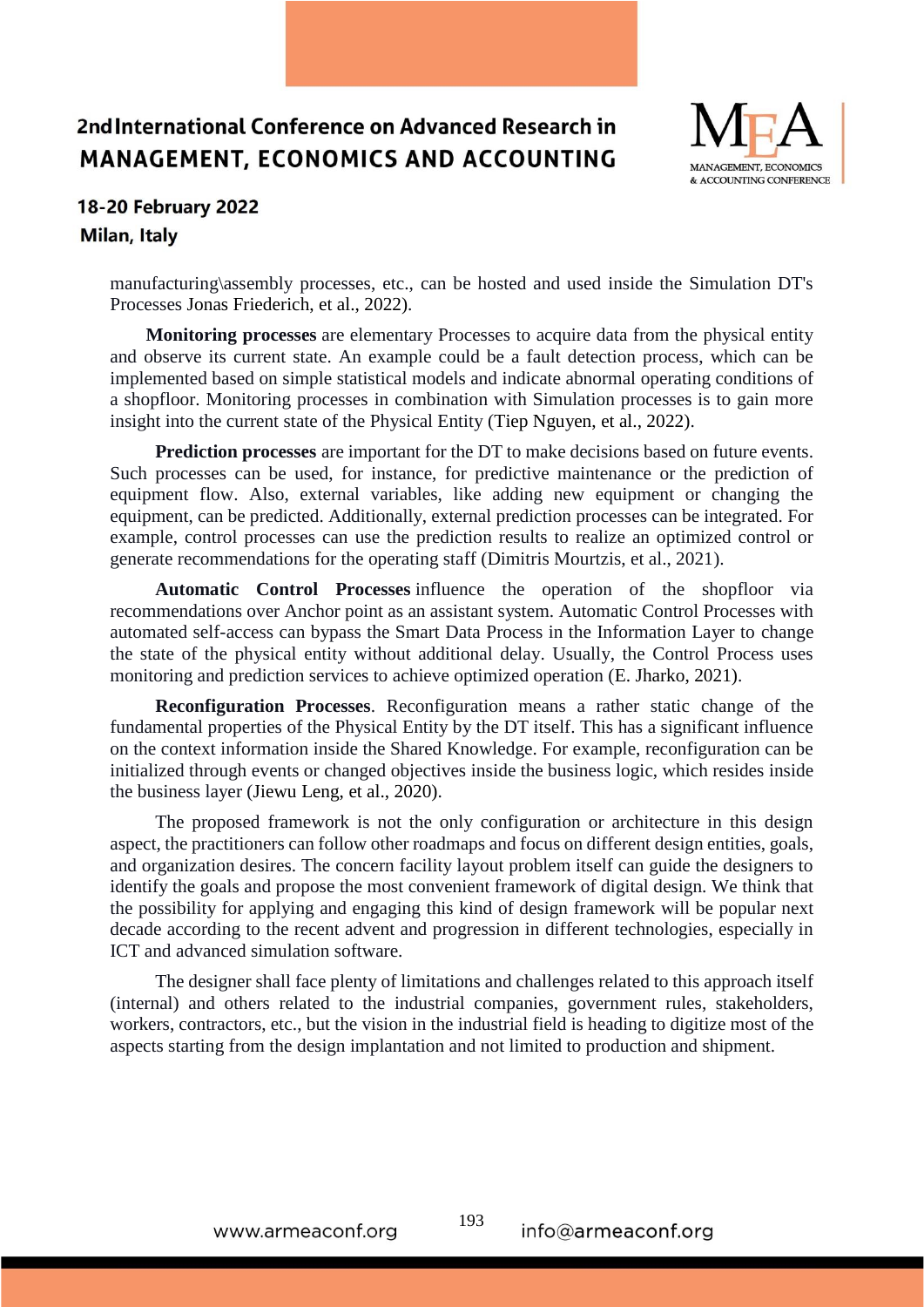

## 18-20 February 2022 Milan, Italy



*Figure 3: Autonomous Digital Twin System Architecture for a Smart Facility Layout Design*

## **5. Ongoing Case Study and Discussion**

Applying the suggested framweork is going on through digitizing the assets, real-time data collection of the human and the machine on the shopfloor using RFID technology- Based IoT, and Simulation Software based on optimization algorithms. The case study relying on collecting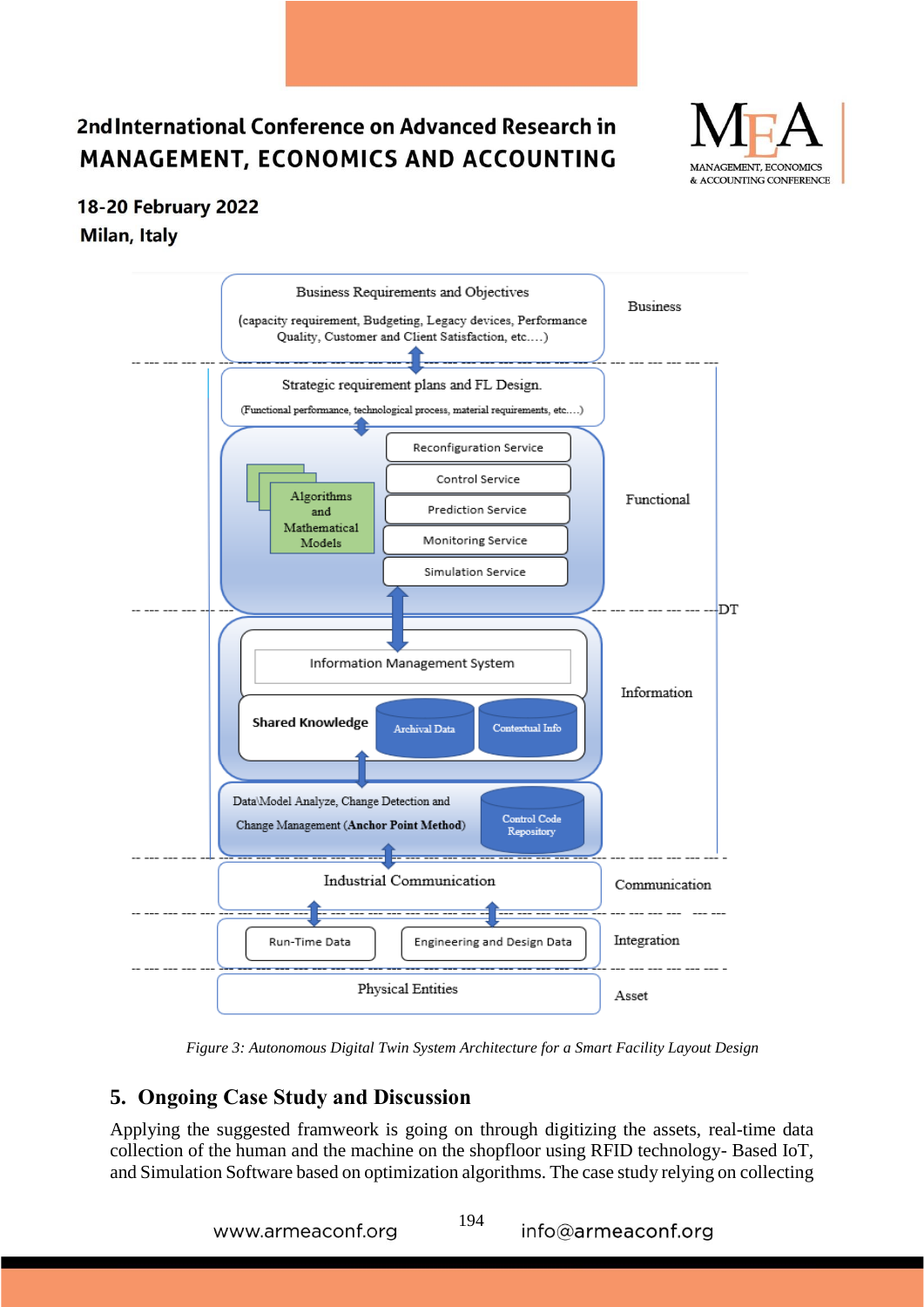

#### 18-20 February 2022 Milan, Italy

the data from mechanical workshop and manufacturing department. The purpose is to automate the process of real-time data insertion from the shopfloor into the simulation software in realtime. After getting all the required data, the simulation software starts running to produce optimal models (Real-time optimal model). Right now, we transformed the traditional Method-Time Measurement (MTM) into MTM4.0 (Fantoni G., at al., 2021), and traditional Spaghetti Chart (SC) into SC4.0 as enabling tools to transform the tradtional FL simulation into ( FL Simulation 4.0). but it is necessary to mention a plenty of limitations and challenges for this long journey.

 The limitations and challenges related to real-time design phase can be divided into main five parts: human issues, hardware fail and maintenance (e.g., manufacturing machine, AGV), poor communication, information security and system integration, and organization culture.

 **Human issues** can be divided into two main areas: legal considerations, and human motion prediction. One of the challenges of implementing digital monitoring "human 4.0" is the compliance with the GDPR. The consent and awareness of each worker is necessary to create legal environments that are ethically delegated by agreement rules and GDPR compliant (Calvetti, D, et al., 2020). Another important issue related to the human is motion and behavior prediction, which are difficult to be systemize in the simulation programs due to the unconstrained human action on the shopfloor, so it is highly recommended to train the workers following the instructions and process plan accurately and supported with lean tools (Vatsal, V., 2021).

 **Machine fail and maintenance** influence on the efficiency of the digital twin system. Hence, the unpredictable breakdown of the machine will impact the whole production processes and provide low amount of real-data for the concern machine, which requires urgent maintenance to return in the service as soon as possible. This uncontrollable intervention shall affect on the real-time design process. The practitioners work on preventive maintenance with Decision Support System (DSS) to reduce eliminate this kind of intervention (Anis Assad Neto, et al., 2021).

 **Poor communication** is another hard technological problem that has the development of connectivity solutions and propagation models in underground work sites (Jiayang Zhang, et al., 2022). The problem of the existing solutions like Wi-Fi, Zigbee, Bluetooth, cellular technologies lies in short communication distance and high delay. Simultaneously, the need to develop a reliable technology for this field is undeniable and creates a direction for further research. As mentioned before, localization accuracy is still a big issue, especially in the indoor environment (Shahmoradi, Javad, et al., 2020).

 **Information security and system integration** (Diego Mendez Mena, Ioannis Papapanagiotou, Baijian Yang, 2018) mentioned that information security and privacy has emerged as a significant challenge for each layer of the Internet of Things architecture (perception, network, and application), enabling technologies and protocols (e. g., Wireless Sensing Network, RFID, Bluetooth, Zigbee) have many limitations and security challenges such as attacks on authenticity, attacks on confidentiality, attacks on availability, privacy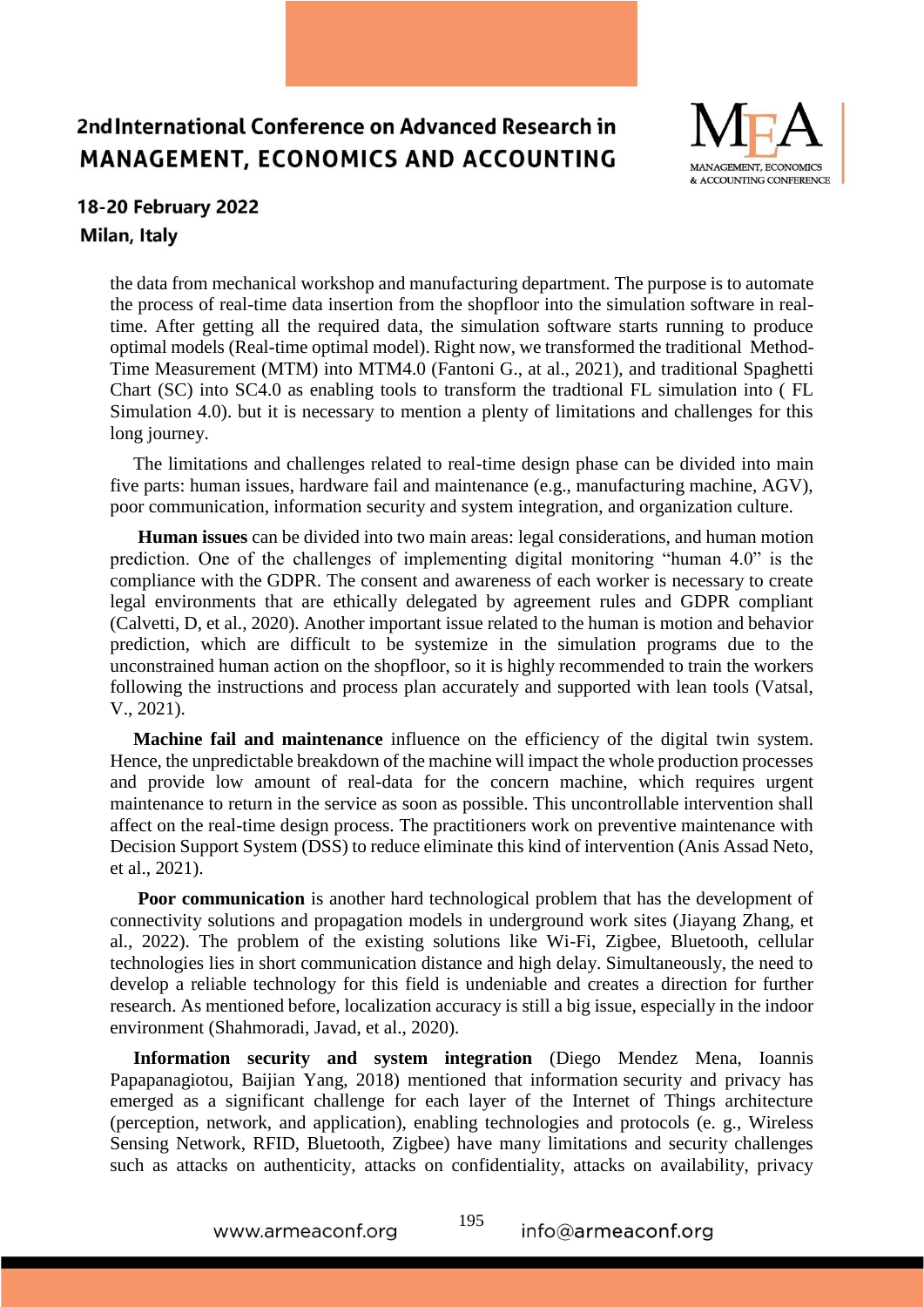

## 18-20 February 2022 Milan, Italy

concerns, optional or weak encryption, Non-secure default settings , weak PIN usage, Insecure unit keys, etc. Another challenge is information integration with other\main information systems (e.g., Enterprise Resource Planning Software). Hence, It is obviously understood that successful integrated enterprise solutions rely on the validity of aggregated enterprise information, which are collected from different sensors and systems; it is absolutely complicated in some environment (R. G. Qiu, 2007).

**Organization Culture and readiness (responsiveness),** the culture and privacy of the organization workers that prefer not sharing their personal information with the employer, (M. Kritzler et al., 2015) in state that this problem could be eliminated by a clear explanation of the purposes of the implementation of wearable technology in the enterprise, Some workers cannot quickly learn how to use the wearable device and do not want to spend additional time on it, considering the traditional way of the work process as the most convenient and the only possible. Some organization managers do not prefer changing the current technologies, it is hard to convince them the recent technologies aligning with digital transformation can enhance the overall performance of the organization systems (S. A. Bahlooq, M. A. Omar and T. Mezher, 2020, [Singh, R.K.,](https://www.emerald.com/insight/search?q=Rajesh%20Kumar%20Singh) [Kumar, P.](https://www.emerald.com/insight/search?q=Pravin%20Kumar) and [Chand, M.](https://www.emerald.com/insight/search?q=Mahesh%20Chand) 2021).

#### **6. Conclusion**

The above limitation and challenges are research trends; they shall be controllable, especially the facility layout design\redesign is not instantaneous decision because it usually depends on weekly production data basis or daily production data basis in the small enterprises, while the direct influences shall affect on other production management aspects such as process plan, productivity, safety, etc. so, the impact of these drawbacks shall not affect strongly on the facility layout design like the other aspect that requires an immediate actions.

The proposed framework seems promising and able to algin with this Industry 4.0 movement, especially when the practioners can overcome the challenges mentioned above. Our future work will focus on the real-data collection and automatic insertion into the simulation software transforming to Simulation 4.0

#### **Acknowledgment**

We would like to thank Dr. Samira Keivanpour who is an assistant professor at University of Polytechnique Montreal-Industrial Engineering Dept.\ Canada for sharing with us her opinions, suggestions, and some important references.

### **References**

Akash Tayal, Arun Solanki, Simar Preet Singh (2020) Integrated framework for identifying sustainable manufacturing layouts based on big data, machine learning, meta-heuristic and data envelopment analysis, *Sustainable Cities and Society*, Volume 62, 2020, 102383, ISSN 2210- 6707, [https://doi.org/10.1016/j.scs.2020.102383.](https://doi.org/10.1016/j.scs.2020.102383)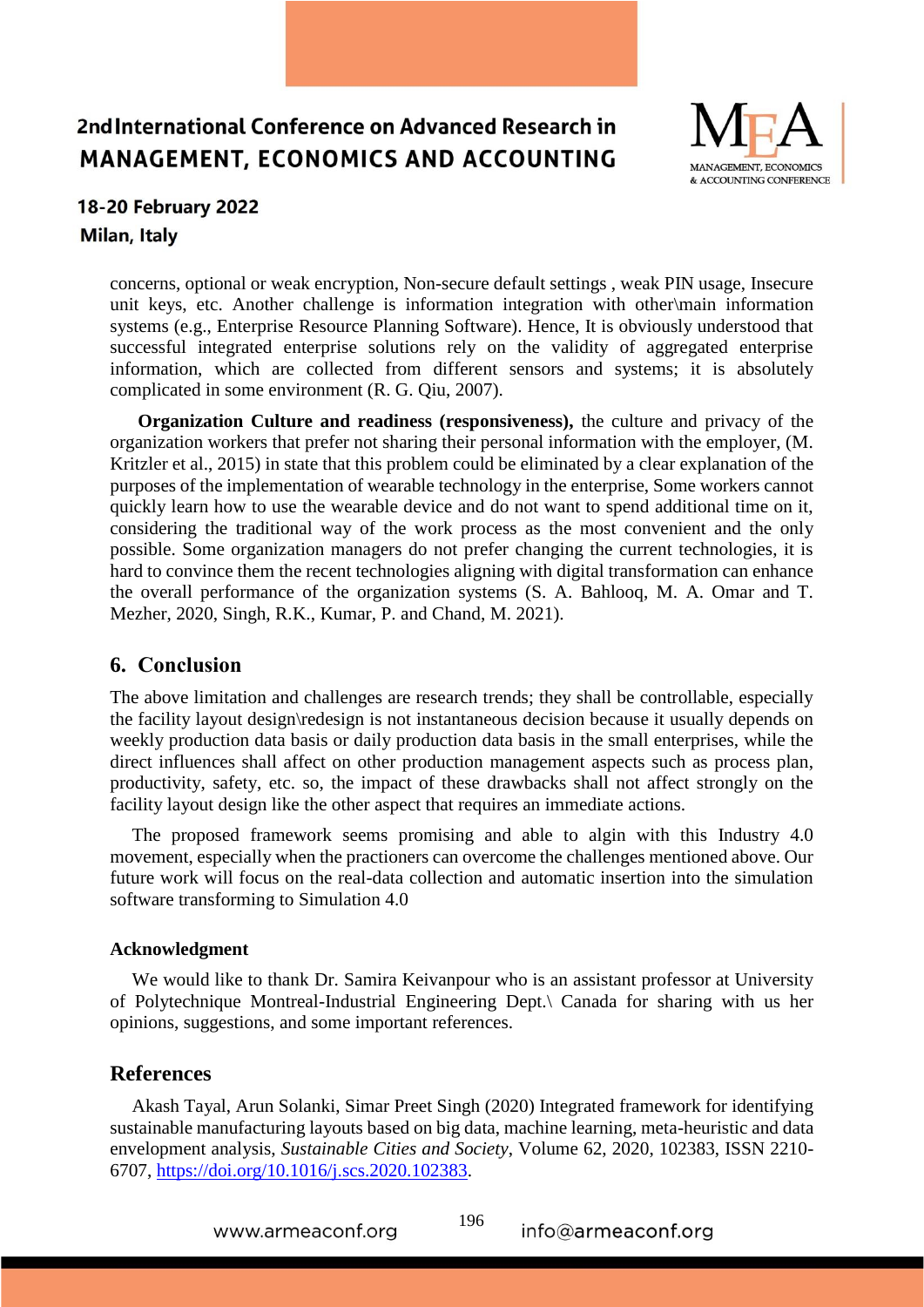

## 18-20 February 2022 Milan, Italy

 Alcácer, V., Rodrigues, C., Carvalho, H. *et al.* (2021) Tracking the maturity of industry 4.0: the perspective of a real scenario. *Int J Adv Manuf Technol*, 116**,** 2161–2181 (2021). <https://doi.org/10.1007/s00170-021-07550-0>

Anastasia Panori, Christina Kakderi, Nicos Komninos, Katharina Fellnhofer, Alasdair Reid, Luca Mora (2021) Smart systems of innovation for smart places: Challenges in deploying digital platforms for co-creation and data-intelligence, *Land Use Policy*, Volume 111, 2021, 104631, ISSN 0264-8377, [https://doi.org/10.1016/j.landusepol.2020.104631.](https://doi.org/10.1016/j.landusepol.2020.104631)

Anis Assad Neto, Bruna Sprea Carrijo, João Guilherme Romanzini Brock, Fernando Deschamps, Edson Pinheiro de Lima (2021) Digital twin-driven decision support system for opportunistic preventive maintenance scheduling in manufacturing, *Procedia Manufacturing*, Volume 55, 2021, Pages 439-446, ISSN 2351-9789, https://doi.org/10.1016/j.promfg.2021.10.060.

B. A. Talkhestani, N. Jazdi, W. Schloegl and M. Weyrich (2018) Consistency check to synchronize the Digital Twin of manufacturing automation based on anchor points", *Procedia CIRP*, vol. 72, pp. 159–164, 2018.

B. Ashtari Talkhestani, N. Jazdi, W. Schlögl and M. Weyrich (2018) A concept in synchronization of virtual production system with real factory based on anchor-point method, *Procedia CIRP*, vol. 67, pp. 13–17, July 2018.

B. Ashtari Talkhestani, W. Schlögl and M. Weyrich (2017) Synchronisierung von digitalen Modellen", *atp Ed.*, vol. 59, no. 07-08, p. 62, Sep. 2017

Barbalho, S.C.M. and Dantas, R.F. (2021) The effect of islands of improvement on the maturity models for industry 4.0: the implementation of an inventory management system in a beverage factory, *Brazilian Journal of Operations & Production Management*, Vol. 18, No. 3, e20211119. https://doi.org/10.14488/BJOPM.2021.011

Behrang Ashtari Talkhestani, Tobias Jung, Benjamin Lindemann, Nada Sahlab, Nasser Jazdi, Wolfgang Schloegl and Michael Weyrich (2019) An architecture of an Intelligent Digital Twin in a Cyber Physical Production System, *Automatisierungstechnik*, 2019; 67(9): 762–782

 Boton, C., Rivest, L., Ghnaya, O. et al. (2021) What is at the Root of Construction 4.0: A Systematic Review of the Recent Research Effort. *Arch Computat Methods Eng* 28**,** 2331–2350 (2021).<https://doi.org/10.1007/s11831-020-09457-7>

C.C. Liao, C.K. Ting (2017) A novel integer-coded memetic algorithm for the set k-cover problem in wireless sensor networks, *IEEE Trans. Cybern*. 48 (8) (2017) 2245–2258.

Calvetti, D.; Magalhães, P.N.M.; Sujan, S.F.; Gonçalves, M.C.; Campos de Sousa, H.J. (2020) Challenges of Upgrading Craft Workforce into Construction 4.0—Framework and Agreements. *Proc. Inst. Civ. Eng. Manag. Procure*. *Law* 2020, 1–7

Cao, Z.; Chen, R.; Guo, G.; Pan, Y. iBaby: A Low Cost BLE Pseudolite Based Indoor Baby Care System. In Proceedings of the 2018 Ubiquitous Positioning, Indoor Navigation and Location-Based Services (UPINLBS), Wuhan, China, 22–23 March 2018; pp. 1–6.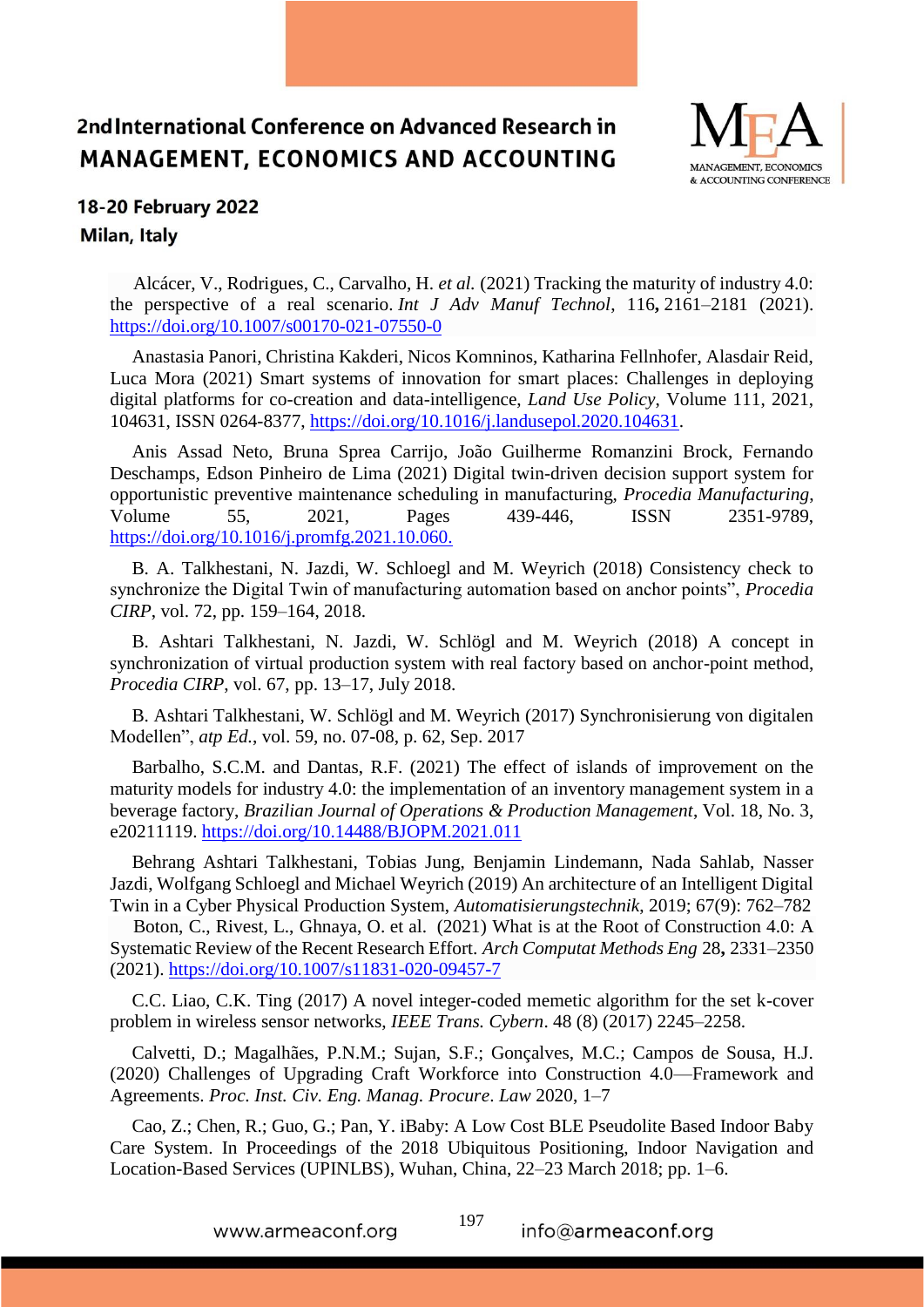

## 18-20 February 2022 Milan, Italy

D. Ambrosini, A. Pirondi, L. Vescovi, F. Arbucci and F. Gabba (2021) Feasibility study for the implementation of RFID technology in CFRPs component, 2021 IEEE International Conference on Omni-Layer Intelligent Systems (COINS), 2021, pp. 1-6, doi: 10.1109/COINS51742.2021.9524166.

Diego Mendez Mena, Ioannis Papapanagiotou, Baijian Yang (2018) Internet of things: Survey on security, *Information Security Journal: A Global Perspective*, 27:3, 162- 182, DOI: [10.1080/19393555.2018.1458258](https://doi.org/10.1080/19393555.2018.1458258)

Dimitris Mourtzis, John Angelopoulos, Nikos Panopoulos, Dimitrios Kardamakis (2021) A Smart IoT Platform for Oncology Patient Diagnosis based on AI: Towards the Human Digital Twin, *Procedia CIRP*, Volume 104, 2021, Pages 1686-1691, ISSN 2212-8271, [https://doi.org/10.1016/j.procir.2021.11.284.](https://doi.org/10.1016/j.procir.2021.11.284)

 [Djojodihardjo, H.](https://www.emerald.com/insight/search?q=Harijono%20Djojodihardjo) (2018) Overview of green quad bubble business jet aerodynamic configuration design, *[Aircraft Engineering and Aerospace Technology](https://www.emerald.com/insight/publication/issn/0002-2667)*, Vol. 90 No. 3, pp. 566 582. <https://doi.org/10.1108/AEAT-12-2016-0241>

E. Jharko, "Digital Twin of Npps: Simulation Systems and Verification," 2021 International Russian Automation Conference (RusAutoCon), 2021, pp. 852-857, doi: 10.1109/RusAutoCon52004.2021.9537546.

 [Fantoni, G.,](https://www.emerald.com/insight/search?q=Gualtiero%20Fantoni) [Al-Zubaidi, S.Q.,](https://www.emerald.com/insight/search?q=Salam%20Qaddoori%20Al-Zubaidi) [Coli, E.](https://www.emerald.com/insight/search?q=Elena%20Coli) and [Mazzei, D.](https://www.emerald.com/insight/search?q=Daniele%20Mazzei) (2021) Automating the process of method-time-measurement, *[International Journal of Productivity and](https://www.emerald.com/insight/publication/issn/1741-0401) Performance [Management](https://www.emerald.com/insight/publication/issn/1741-0401)*, Vol. 70 No. 4, pp. 958-982. <https://doi.org/10.1108/IJPPM-08-2019-0404>

Gernot Steindl, Martin Stagl, Lukas Kasper, Wolfgang Kastner and Rene Hofmann (2020) Generic Digital Twin Architecture for Industrial Energy Systems, *Appl. Sci*. 2020, 10, 8903; doi:10.3390/app10248903

Gherbi, C.; Zibouda, A.; Mohamed, B. A (2019) Novel Load Balancing Scheduling Algorithm for Wireless Sensor Networks. *J. Netw. Syst. Manag*. 2019, 27, 430–462.

[Ghobakhloo, M.](https://www.emerald.com/insight/search?q=Morteza%20Ghobakhloo) and [Iranmanesh, M.](https://www.emerald.com/insight/search?q=Mohammad%20Iranmanesh) (2021) Digital transformation success under Industry 4.0: a strategic guideline for manufacturing SMEs, *[Journal of Manufacturing Technology](https://www.emerald.com/insight/publication/issn/1741-038X)  [Management](https://www.emerald.com/insight/publication/issn/1741-038X)*, Vol. 32 No. 8, pp. 1533-1556. <https://doi.org/10.1108/JMTM-11-2020-0455>

Hofmann, E. and Rüsch, M. (2017) Industry 4.0 and the current status as well as future prospects on logistics, *Computers in Industry*, Vol. 89, pp. 23-34.

[Hunagund, I.B.,](https://www.emerald.com/insight/search?q=Irappa%20Basappa%20Hunagund) [Pillai, V.M.](https://www.emerald.com/insight/search?q=V.%20Madhusudanan%20Pillai) and [Kempaiah, U.N.](https://www.emerald.com/insight/search?q=Ujjani%20Nagegowda%20Kempaiah) (2020) Design of robust layout for unequal area dynamic facility layout problems with flexible bays structure, *[Journal of Facilities](https://www.emerald.com/insight/publication/issn/1472-5967)  [Management,](https://www.emerald.com/insight/publication/issn/1472-5967)* Vol. 18 No. 4, pp. 361-392. <https://doi.org/10.1108/JFM-04-2020-0028>

Jiaying Zhang, Jack C. P. Cheng, Weiwei Chen, Keyu Chen (2022) Digital Twins for Construction Sites: Concepts, LoD Definition, and Applications, *Journal of Management in Engineering*, 10.1061/(ASCE)ME.1943-5479.0000948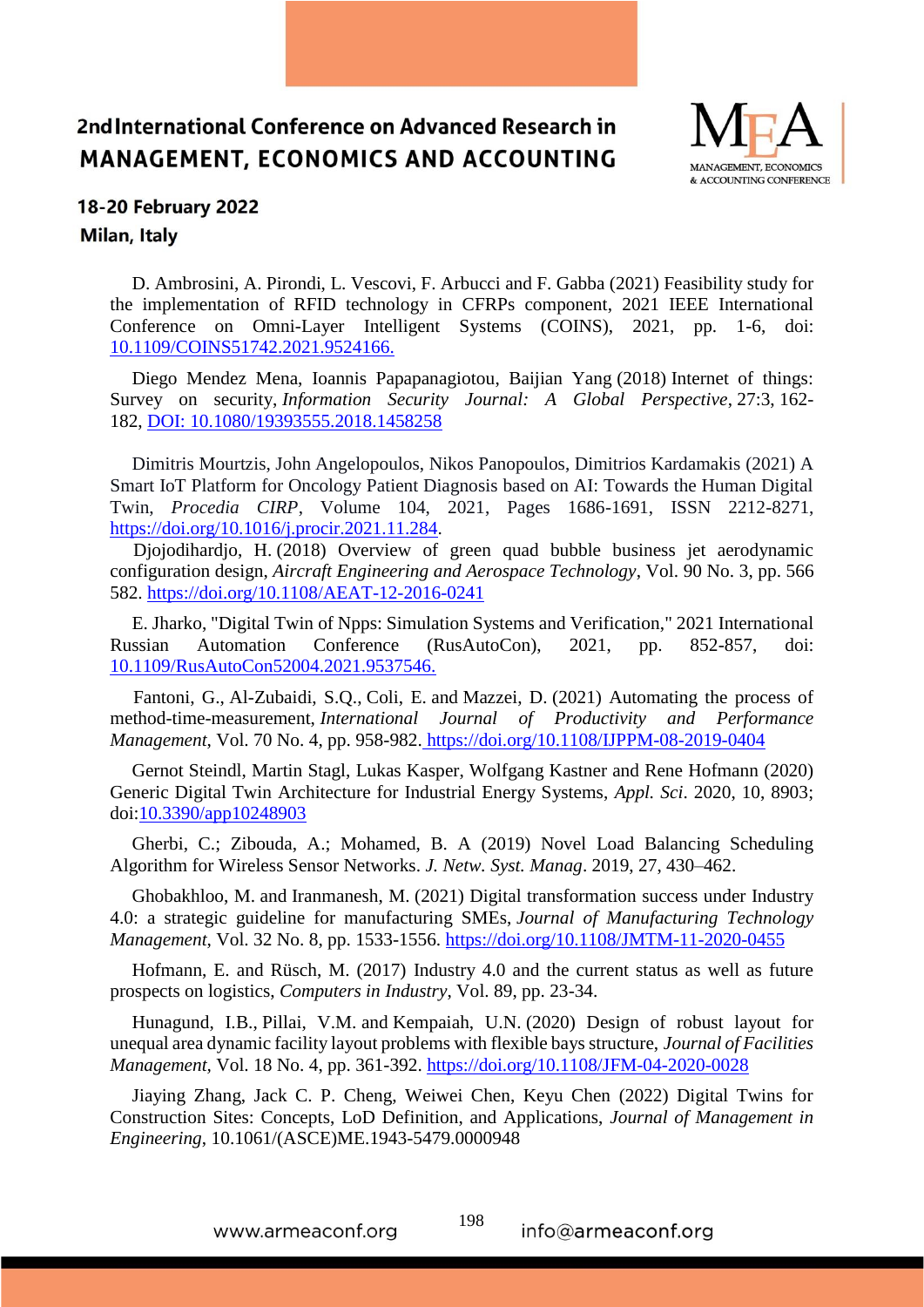

## 18-20 February 2022 Milan, Italy

Jiewu Leng, Douxi Yan, Qiang Liu, Hao Zhang, Gege Zhao, Lijun Wei, Ding Zhang, Ailin Yu & Xin Chen (2019) Digital twin-driven joint optimisation of packing and storage assignment in large-scale automated high-rise warehouse product-service system, *International Journal of Computer Integrated Manufacturing*, DOI: 10.1080/0951192X.2019.1667032

Jiewu Leng, Qiang Liu, Shide Ye, Jianbo Jing, Yan Wang, Chaoyang Zhang, Ding Zhang, Xin Chen (2020) Digital twin-driven rapid reconfiguration of the automated manufacturing system via an open architecture model, *Robotics and Computer-Integrated Manufacturing,* Volume 63, 2020, 101895, ISSN 0736-5845, [https://doi.org/10.1016/j.rcim.2019.101895.](https://doi.org/10.1016/j.rcim.2019.101895)

Jonas Friederich, Deena P. Francis, Sanja Lazarova-Molnar, Nader Mohamed (2022) A framework for data-driven digital twins of smart manufacturing systems, *Computers in Industry*, Volume 136, 2022, 103586, ISSN 0166-3615, [http://doi.org/10.1016/j.compind.2021.103586.](http://doi.org/10.1016/j.compind.2021.103586)

Kritzler, Mareike, Martin Bäckman, Anders Tenfält and Florian Michahelles. "Wearable technology as a solution for workplace safety." *Proceedings of the 14th International Conference on Mobile and Ubiquitous Multimedia* (2015)

[Lee, J.J.](https://www.emerald.com/insight/search?q=Jeonghyun%20Janice%20Lee) and [Meng, J.](https://www.emerald.com/insight/search?q=Juan%20Meng) (2021) Digital competencies in communication management: a conceptual framework of Readiness for Industry 4.0 for communication professionals in the workplace, *[Journal of Communication Management](https://www.emerald.com/insight/publication/issn/1363-254X)*, Vol. 25 No. 4, pp. 417- 436. <https://doi.org/10.1108/JCOM-10-2020-0116>

Lingguo Bu, Yanjie Zhang, Heshan Liu, Xin Yuan, Jia Guo, Su Han (2021) An IIoT-driven and AI-enabled framework for smart manufacturing system based on three-terminal collaborative platform, *Advanced Engineering Informatics*, Volume 50, 2021, 101370, ISSN 1474-0346, [https://doi.org/10.1016/j.aei.2021.101370.](https://doi.org/10.1016/j.aei.2021.101370)

Ning Lei (2022) Intelligent logistics scheduling model and algorithm based on Internet of Things technology, *Alexandria Engineering Journal*, Volume 61, Issue 1, 2022, Pages 893- 903, ISSN 1110-0168, https://doi.org/10.1016/j.aej.2021.04.075.

O'Rourke, K. (2009) Smart cameras get smaller and easier to network. *Advanced Imaging, 24*(7), 27-28. Retrieved from [www.scopus.com](http://www.scopus.com/)

 Proceedings - 2018 1st IEEE international conference on artificial intelligence for industries, AI4I 2018. (2019). Paper presented at the *Proceedings - 2018 1st IEEE International Conference on Artificial Intelligence for Industries, AI4I 2018,* Retrieved from [www.scopus.com](http://www.scopus.com/)

Qiang Liu, Jiewu Leng, Douxi Yan, Ding Zhang, Lijun Wei, Ailin Yu, Rongli Zhao, Hao Zhang, Xin Chen (2021) Digital twin-based designing of the configuration, motion, control, and optimization model of a flow-type smart manufacturing system, *Journal of Manufacturing Systems*, Volume 58, Part B, 2021, Pages 52-64, ISSN 0278-6125, [https://doi.org/10.1016/j.jmsy.2020.04.012.](https://doi.org/10.1016/j.jmsy.2020.04.012)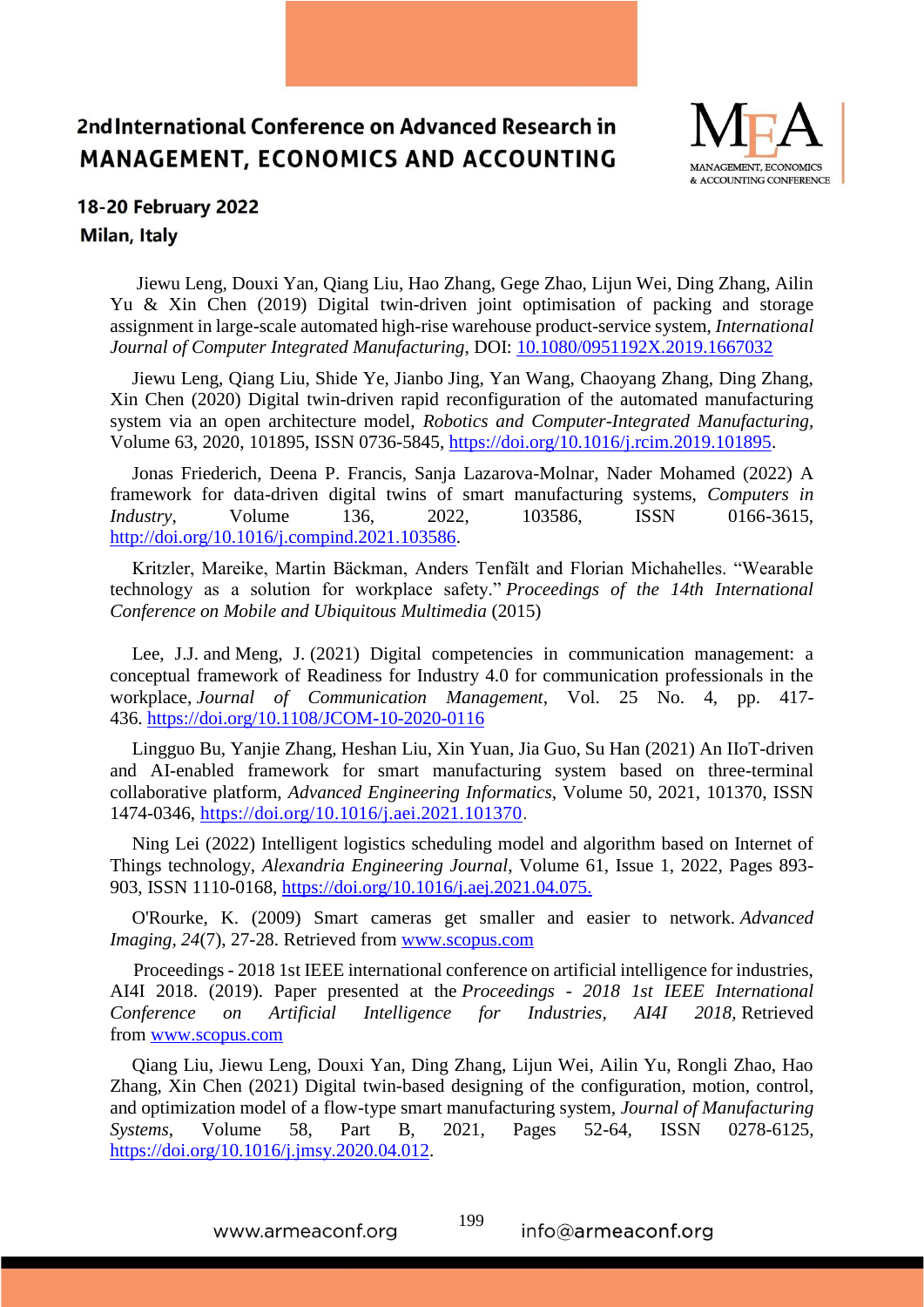

## 18-20 February 2022 Milan, Italy

Quuppa. Bluetooth Low Energy, Angle-of-Arrival, and the Magic Behind. Available online: <https://quuppa.com/technology/> overview/ (accessed on 27 May 2021).

R. G. Qiu. (2007) Enterprise management and information integration: challenges and technologies, *International Journal of Production Research*, 43:20, 4165-4167, DOI: 10.1080/00207540500142068

R. Y. Zhong, X. Xu, E. Klotz, and S. T. Newman (2017) Intelligent Manufacturing in the Context of Industry 4.0: A Review, *Engineering*, vol. 3, pp. 616-630, 2017.

S. A. Bahlooq, M. A. Omar and T. Mezher (2020) Analyzing the United Arab Emirates Manufacturing Sector and its Readiness for Industry 4.0, 2020 IEEE International Conference on Technology Management, Operations and Decisions (ICTMOD), 2020, pp. 1-8, doi: 10.1109/ICTMOD49425.2020.9380611.

S. Abdelhamid, H. S. Hassanein, and G. Takahara, (2014) Vehicle as a mobile sensor, *Procedia Comput. Sci*., vol. 34, pp. 286–295, 2014, doi: 10.1016/j.procs.2014.07.025.

Shahmoradi, Javad, Elaheh Talebi, Pedram Roghanchi, and Mostafa Hassanalian (2020) A Comprehensive Review of Applications of Drone Technology in the Mining Industry" *Drones* 4, no. 3: 34.<https://doi.org/10.3390/drones4030034>

Shreyanshu Parhi, Kanchan Joshi & Milind Akarte (2021) Smart manufacturing: a framework for managing performance, *International Journal of Computer Integrated Manufacturing*, 34:3, 227-256, DOI: [10.1080/0951192X.2020.1858506](https://doi.org/10.1080/0951192X.2020.1858506)

 [Singh, R.K.,](https://www.emerald.com/insight/search?q=Rajesh%20Kumar%20Singh) [Kumar, P.](https://www.emerald.com/insight/search?q=Pravin%20Kumar) and [Chand, M.](https://www.emerald.com/insight/search?q=Mahesh%20Chand) (2021) Evaluation of supply chain coordination index in context to Industry 4.0 environment, *[Benchmarking: An International Journal](https://www.emerald.com/insight/publication/issn/1463-5771)*, Vol. 28 No. 5, pp. 1622-1637. <https://doi.org/10.1108/BIJ-07-2018-0204>

Svertoka, E., Saafi, S., Rusu, A. Burget, R. Marghescu, I. Hosek, J. Ometov (2021) A.Wearables for Industrial Work Safety: A Survey. *Sensors* 2021, 21, 3844. <https://doi.org/10.3390/s21113844>

T. -a. Tran, T. Ruppert, G. Eigner and J. Abonyi, "Real-time locating system and digital twin in Lean 4.0," 2021 IEEE 15th International Symposium on Applied Computational Intelligence and Informatics (SACI), 2021, pp. 000369-000374, doi: 10.1109/SACI51354.2021.9465544.

Taghipour, A., & Merimi, M. (2021) Digital transformation of supply chains during crisis: Covid19. Paper presented at the Proceedings of the International Conference on Industrial Engineering and Operations Management, 7493-7501. Retrieved from [www.scopus.com](http://www.scopus.com/)

Tamas Ruppert, Janos Abonyi (2020) Integration of real-time locating systems into digital twins, *Journal of Industrial Information Integration*, Volume 20, 2020, 100174, ISSN 2452- 414X, https://doi.org/10.1016/j.jii.2020.100174.

Tiep Nguyen, Quang Huy Duong, Truong Van Nguyen, You Zhu, Li Zhou (2022) Knowledge mapping of digital twin and physical internet in Supply Chain Management: A